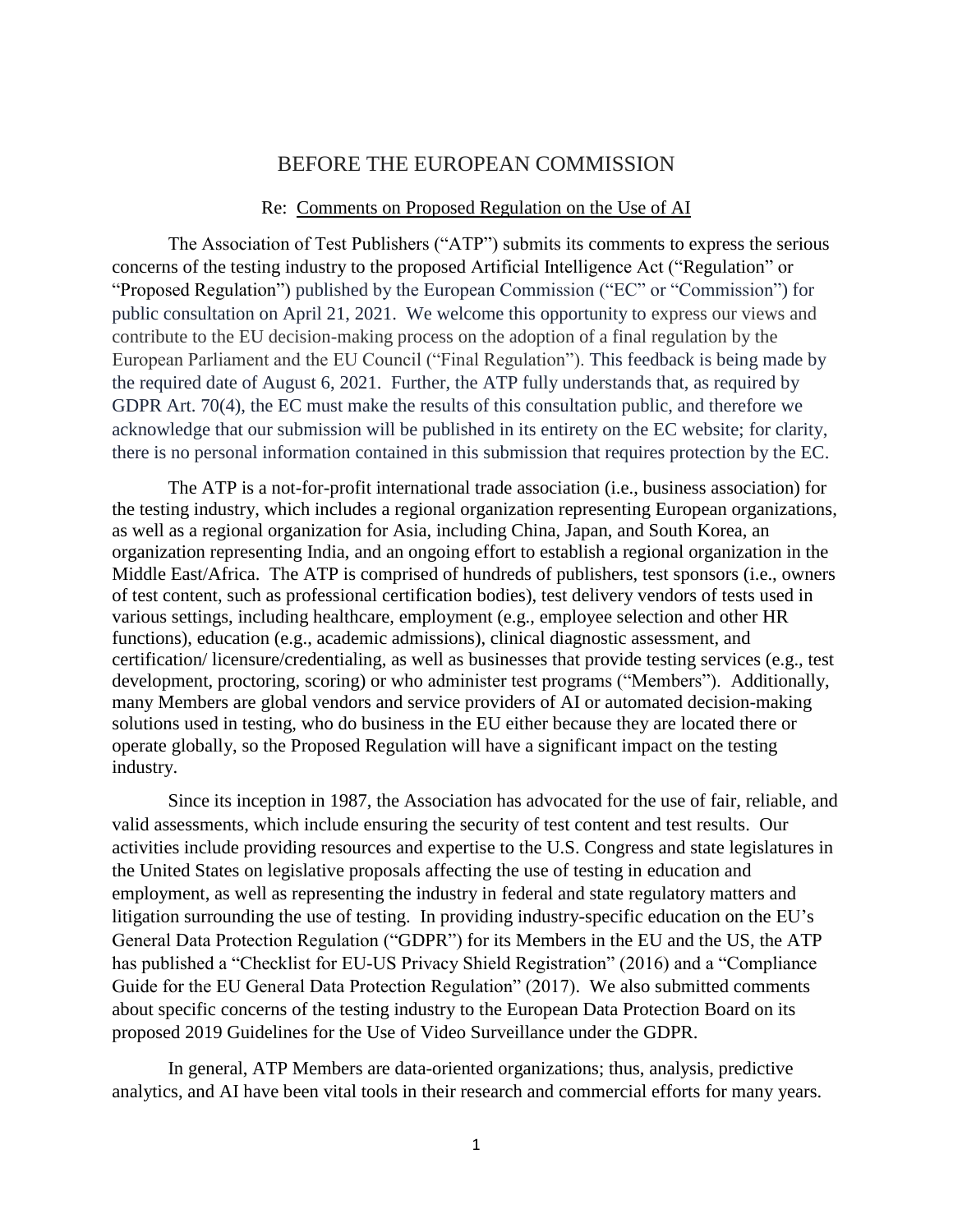Specific to the uses of AI in the testing industry, the ATP recently published a White Paper to provide information on the background of AI, its historic uses in the industry, and the growing regulatory attention being paid to AI. *See* 

[https://atpu.memberclicks.net/assets/ATP%20White%20Paper\\_AI%20and%20Testing\\_A%20Pri](https://atpu.memberclicks.net/assets/ATP%20White%20Paper_AI%20and%20Testing_A%20Primer_1July2021_Final%20R1%20.pdf) [mer\\_1July2021\\_Final%20R1%20.pdf](https://atpu.memberclicks.net/assets/ATP%20White%20Paper_AI%20and%20Testing_A%20Primer_1July2021_Final%20R1%20.pdf) . In June, the ATP provided comments to the Organization for Economic Co-operation and Development ("OECD") on its proposed AI Framework. See [https://atpu.memberclicks.net/atp-comments-on-oecd-framework.](https://atpu.memberclicks.net/atp-comments-on-oecd-framework)<sup>1</sup>

## **Introduction**

 $\overline{\phantom{a}}$ 

The Proposed Regulation contains four key areas: (i) rules for placing on the market, putting into service, and use of AI systems in the EU; (ii) prohibitions of certain AI practices and specific requirements for "high-risk" AI systems; (iii) transparency rules for AI systems; and (iv) compliance rules on marketing, monitoring, and surveillance.

The ATP respects and applauds the goals of the European Commission to ensure that the health, safety, and fundamental rights of individuals are protected when they engage with business process and system that utilize AI. The ATP endorses an AI framework grounded on trustworthiness, responsibility, accountability, transparency, and ethics. The ATP also generally supports a "risk-based" regulatory approach; however, we do not believe that the evaluation and management of risk factors can or should be a "one size fits all" or "all or nothing" analysis so that all uses of current testing are not automatically judged to be "high risk" (*See* Article 6(2)). To that end, the ATP strongly believes that all uses of current testing should not be judged automatically to be "high risk," and that greater differentiation in risk levels ought to be part of the Final Regulation. Moreover, we submit that specific common circumstances exist in the testing industry where the use of AI is both appropriate and necessary to promote innovation and efficiency, where its use is justified when balanced against the rights of individual test takers, and where this technology should be allowed within the requirements of the GDPR.<sup>2</sup> Thus, the

<sup>1</sup> The ATP also is currently discussing with OECD how the testing industry could be involved in the development of an approach to assess the capabilities of AI solutions and compare them with human capabilities. OECD plans to use existing human tests to carry out this assessment, supplemented with AI-specific measures developed by the computer science community. The goal is to provide a set of valid and transparent measures of AI capabilities that give policymakers a meaningful way to understand what current AI can and cannot do. The so-called "Future of Skills" study will apply familiar assessment techniques to the novel problem of assessing the capabilities of a new "population" – the population of AI systems. *See* https://www.oecd.org/education/ceri/future-of-skills.htm.

<sup>2</sup> The ATP notes that investment in educational technology (affecting both learning and assessment) in the U.S. was up 30% in 2020 to \$2.2 billion—the highest single-year investment total in US edtech history. *See "*A Record Year amid a Pandemic**:** US Edtech Raises \$2.2 Billion in 2020," EdSurge (Jan. 13, 2021) [https://www.edsurge.com/news/2021-01-13-a-record](https://www.edsurge.com/news/2021-01-13-a-record-year-amid-a-pandemic-us-edtech-raises-2-2-billion-in-2020)[year-amid-a-pandemic-us-edtech-raises-2-2-billion-in-2020.](https://www.edsurge.com/news/2021-01-13-a-record-year-amid-a-pandemic-us-edtech-raises-2-2-billion-in-2020) We suspect this surge in technology investment has also occurred in the EU, which focuses even more attention on the role of AI.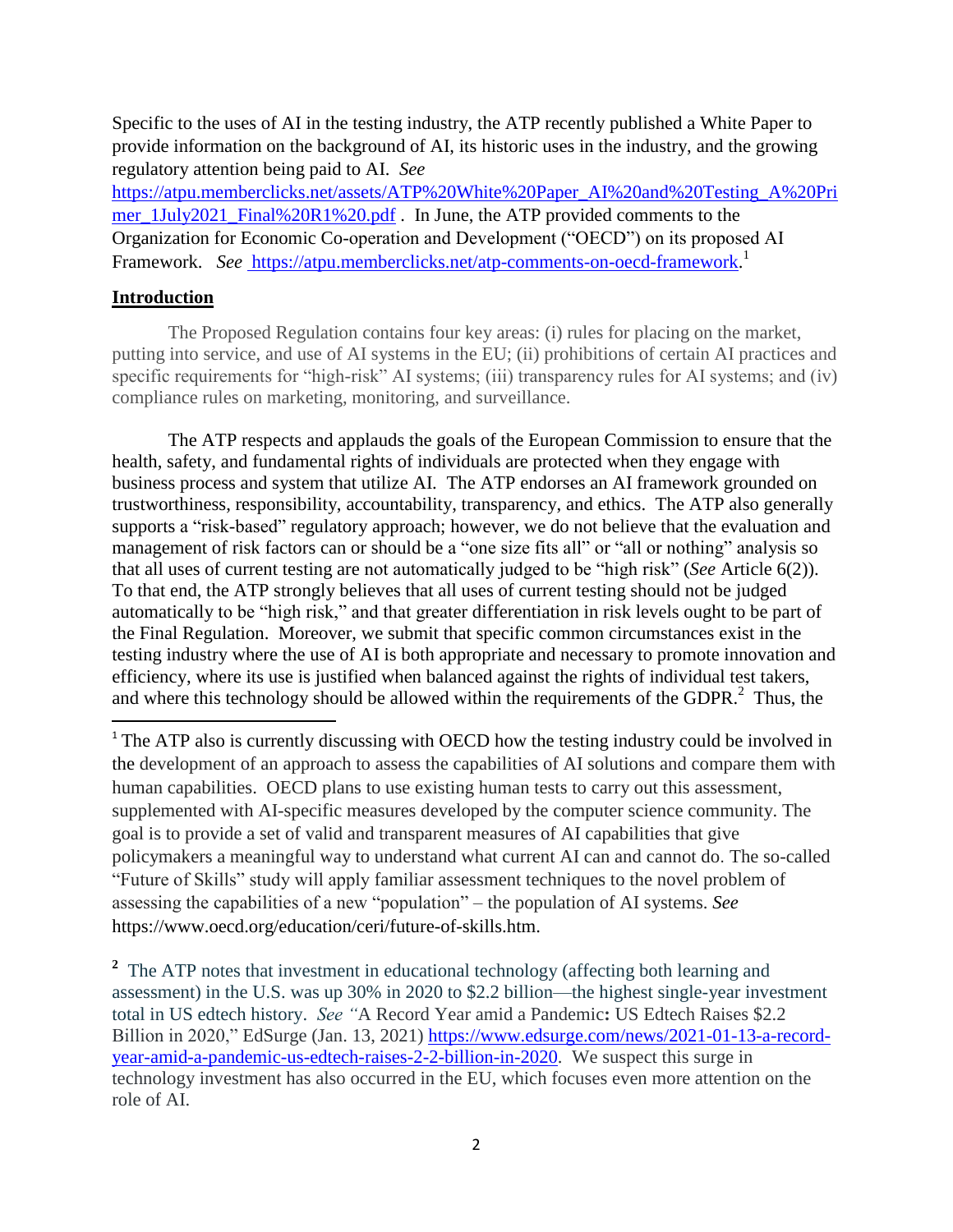ATP requests that the Commission modify its proposals in line with the recommendations made in these comments, and to include the examples presented here, along with explanations clarifying how those examples and proposed edits are consistent with both regulatory goals and the GDPR The ATP believes that the appropriate use of AI going forward has the potential to increase the benefits of testing and assessment for European individuals, organizations, and society; but as currently drafted, the Proposed Regulations presents barriers to those wanting to implement and responsibly use AI.

### **Summary of the ATP's Concerns**

The ATP's comments largely focus on elements of the four key areas in the Proposed Regulations: i) rules for the development and use of AI systems in the EU; (ii) specific requirements for the management of "high-risk" AI systems; (iii) transparency rules for AI systems; and (iv) compliance rules on marketing, monitoring, and surveillance. All of our concerns initially stem from the scope and definitions of the Proposed Regulation, as well as the risk characteristics that underlie it.

As noted in the Introduction, the vast majority of the Proposed Regulation is directed towards AI systems considered to be "high-risk" activities, which are defined very broadly to include those used in employment, education, vocational training, and even healthcare/clinical diagnostics (e.g., evaluating persons on tests that are part of or as a precondition for their employment, training, or education opportunities). *See* Annex 1II. Beyond that risk-based nomenclature, the Proposed Regulation sets out comprehensive compliance requirements for high-risk AI systems – including validating the quality of data used in model development including training activities, maintaining adequate records, providing adequate transparency to users, providing adequate human oversight, and ensuring the accuracy and robustness (e.g., lack of discrimination and bias) of the AI system itself. The ATP notes, however, that the cost of imposing such compliance requirements for every producer or user of AI is going to be significant. In fact, even the Commission's own study (also published on April 21, 2021), estimates AI regulation compliance for high-risk systems is likely to cost upwards of 17% of total AI investment. The ATP strongly believes that the benefits of AI to society in general – and test users and test takers in particular – are significant; therefore, a more relaxed regulatory approach would serve to promote increased R&D to advance these benefits. Consequently, we feel it is imperative that the Proposed Regulation be modified to evaluate AI risk characteristics/ classifications and compliance outcomes with a more granular, balanced perspective, to ensure that the benefits of regulation are truly commensurate with the costs.

Indeed, as urged by 14 EU countries in their position paper addressed to the Commission, entitled, "Innovative and Trustworthy AI: Two Sides of the Same Coin," a "soft law" option would better serve such a uniform, standardized regulatory process, where solutions such as self-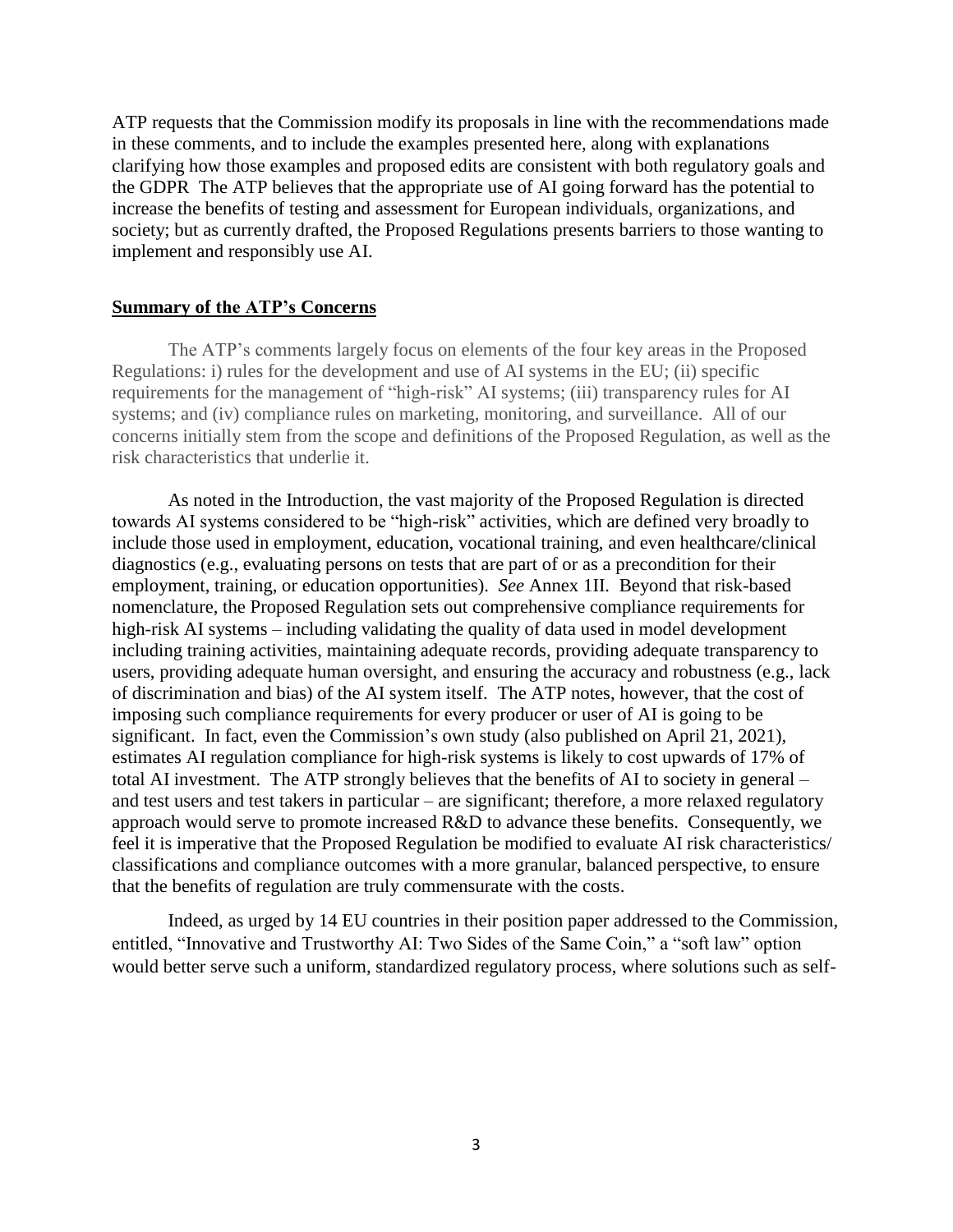regulation, voluntary labeling, $3$  and other similar voluntary practices should be used to supplement current rules (e.g., GDPR), and safety and security standards ("Soft Law Position Paper"). *See* em.dk/media/13914/non-paper-innovative-and-trustworthy-ai-two-side-of-thesame-coin.pdf.<sup>4</sup> The ATP strongly identifies with the position that, "Soft law can allow us to learn from the technology and identify potential challenges associated with it, taking into account the fact that we are dealing with a fast-evolving technology." Otherwise, we fear that the acknowledged benefits of AI will be lost amid misunderstood business applications and overregulation – and in the process, future innovation and the concomitant benefits to Europe will be stifled.

Finally, the ATP urges the Commission to take into account the desirability and value of shaping a global regulatory perspective – a more unified global standard will provide the benefits of "a proportionate, operable, and futureproof regulatory framework" to the benefit of both the EU and every interconnected global commerce network.<sup>5</sup> As such, the EU would become a leader in responsible regulation of AI, just as it is seen as the global leader in establishing individual data privacy protection through the GDPR.

 $<sup>5</sup>$  While the Soft Law Position Paper is focused on the benefits that "a single regulatory</sup> framework will also enhance possibilities of cooperation between Member States in the public sector," the ATP feels the same principle applies to a global framework. Similar efforts towards strengthening the public/private partnership in the United States have begun. The ATP supports fully funding R&D on AI in Fiscal Year 2022, pursuant to the National Artificial Intelligence Initiative Act passed by the U.S. Congress in 2020 to promote U.S. global leadership in AI and enable the development and use of trustworthy and responsible AI systems. As recognized by supporters of full funding in a letter to the U.S. House of Representatives Appropriations Committee on July 15, 2021, "AI can also pose some risks if improperly created or used, so it is essential that stakeholders collaborate to address and mitigate risks stemming from AI. The U.S. government can meet this challenge through increasing investments in research and development and supporting the development of AI-related voluntary consensus standards."

<sup>&</sup>lt;sup>3</sup> From the testing industry perspective, requirements for data traceability and provision of appropriate reasonable explanations of AI to test takers (i.e., allowing for full protection of intellectual property) would be extremely useful components of a regulatory program. Accordingly, adoption of global standards in technology notation, labeling, and disclosure would be very helpful, so long as reporting requirements are reasonable. Such standards would be fully consistent with the Commission's principle of transparency.

 $4$  The Soft Law Position Paper represents the viewpoint of the following 14 signatory countries: Belgium, the Czech Republic, Denmark, Finland, France, Estonia, Ireland, Latvia, Luxembourg, the Netherlands, Poland, Portugal, Spain and Sweden.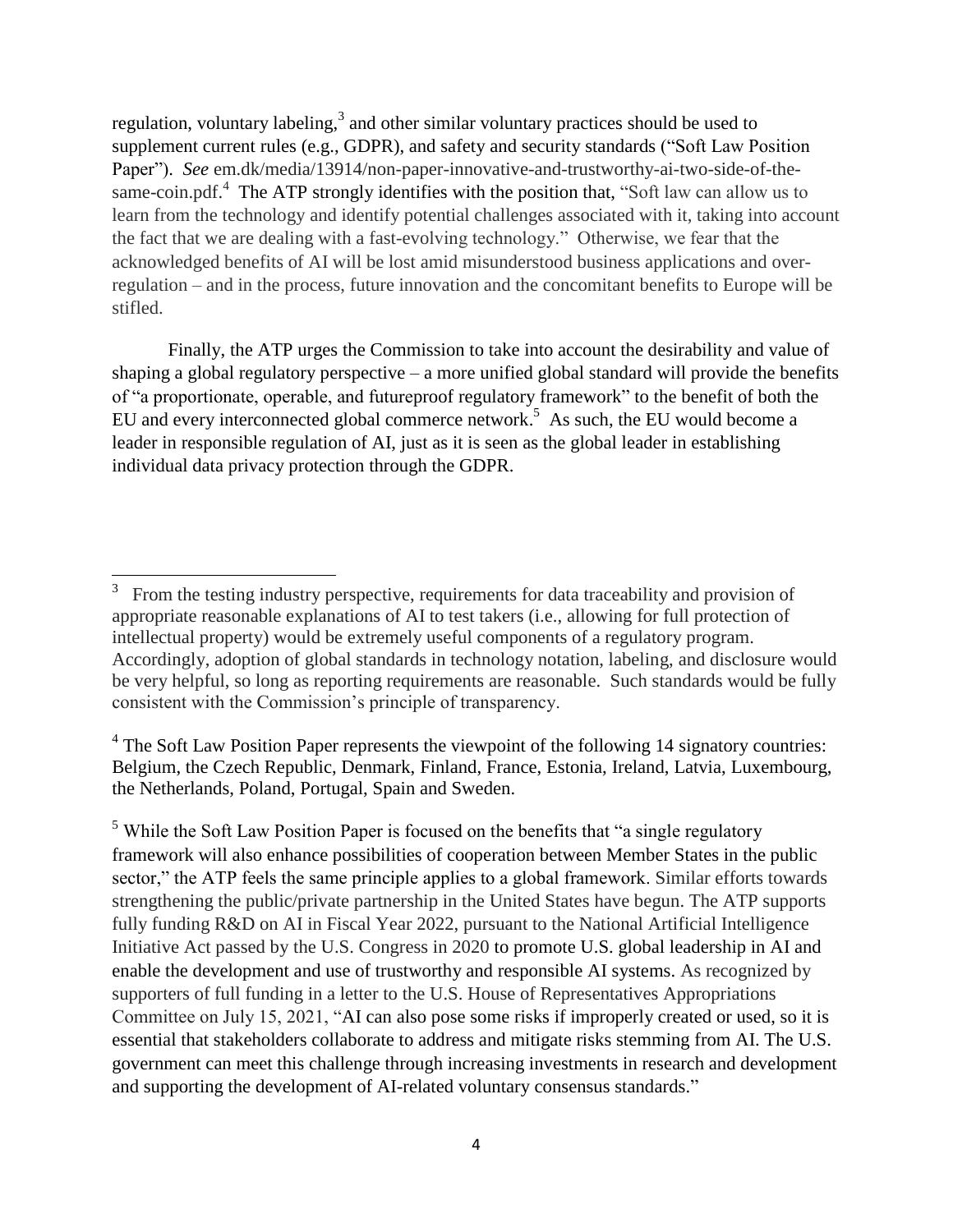### **1. Concerns about Scope and Definitions**

 $\overline{\phantom{a}}$ 

The ATP has misgivings about the scope and definition of Artificial Intelligence ("AI") set forth in the Proposed Regulation.<sup>6</sup> The definition includes logic and knowledge-based computerized solutions which can be interpreted so broadly that essentially any basic software used in the testing industry and even discreet logic hardware systems (e.g., a Scantron scoring machine) would be included. In our view, the draft Regulation inappropriately lumps "automated decision-making" (i.e., mere automation of human functions) into the definition of AI. Further, the Proposed Regulation's definition of AI includes any system based on prediction, arrived at by classic statistical means, into the AI definition. Finally, the Proposed Regulation assumes that all computerized technology related to tests used in education, clinical, and employment settings should be automatically characterized as "high risk" activities – a conclusion that the ATP suggests is based: on (1) the mistaken assumption that characterizes knowledge, predictive, analytical, and logic-based practices as  $AI^7$  (2) the overly-broad definition of AI; and (3) a lack of familiarity with long-standing testing standards and practices, including the well-documented and safe historical uses of data-based methods and computer technology.

Perhaps the most fundamental concern the ATP has with the Proposed Regulation is its apparent lack of appreciation for the science of psychometrics that underlies all of assessment/ measurement. Since the 1950s, rigorous professional standards have governed the development, administration, and scoring of assessments, especially in the areas of education and employment. *See Standards for Educational and Psychological Testing,* American Educational Research Association, American Psychological Association, and National Council on Measurement in Education (eds. 2014).<sup>8</sup> These standards establish how assessments are professionally

<sup>&</sup>lt;sup>6</sup> The Proposed Regulation defines AI as, "any system that generates content, predictions, recommendations or decisions, based on, *inter alia*, machine learning approaches, logic- and knowledge-based approaches, or statistical approaches." Article 3(1).

 $7$  The ATP acknowledges that these methods are mathematics and computer science practices central to the AI field, but we note they are sufficiently differentiated from more recent learning AI systems. Accordingly, the clustering of all AI practices into a single broad definition results in misclassification of inherent risk in business processes and systems commonly used in testing (and in other industries).

<sup>&</sup>lt;sup>8</sup> Six versions of the *Standards* have been produced, with the most recent published in 2014. The *Standards* are "joint" in nature in that they have been prepared by a joint committee of testing experts representing the three sponsoring organizations: the American Educational Research Association (AERA); the American Psychological Association (APA); and the National Council on Measurement in Education (NCME) (*see also* fn. 10). The Joint Standards are widely accepted and followed by testing professionals around the world. Despite the title, these standards are widely acknowledged to apply to assessments used in certification/licensure, workforce and professional credentialing, and clinical/diagnostic settings.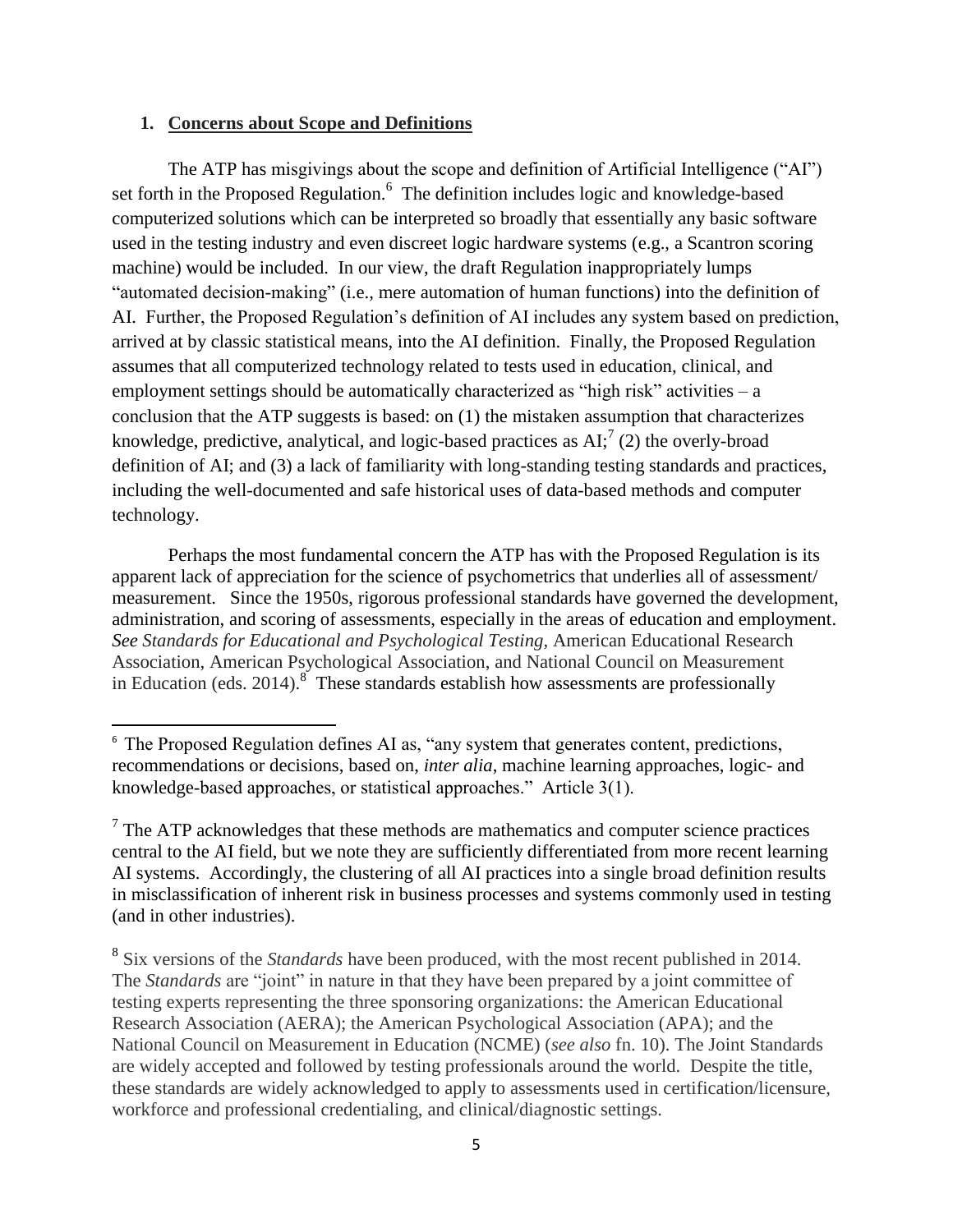evaluated -- based on their accuracy ("validity") and repeatability ("reliability"), as well as their fairness to test takers. The intent is to promote the sound and ethical use of tests and to provide a rigorous professional basis for the quality of testing practices. *See* Eignor, D. R., "Standards for the development and use of tests: The Standards for Educational and Psychological Testing," *European Journal of Psychological Assessment, 17*(3), 157–163 (2001) [https://doi.org/10.1027/1015-5759.17.3.157.](https://psycnet.apa.org/doi/10.1027/1015-5759.17.3.157) Accordingly, the ATP requests that the Commission recognize the Joint Standards as an appropriate part of the set of its approved harmonization standards, which would assist in providing a reasonable compliance path for testing organizations to follow.

Validity and reliability are measurement-related principles involving prediction and probability, both of which are long-standing, well-recognized fields of mathematics and statistics. Today, the term "psychometrics" is often applied to the measurement science of the validity and reliability of inferences drawn from answers to test questions. While most AI systems are built on statistical probability, they are NOT the same as psychometrics. Consequently, the ATP views this is as an important distinction in terms of determining the appropriate regulation of AI/machine learning in testing.

For example, classical statistical algorithms in psychometrics (e.g., linear regression, multiple regression analysis) have been commercially deployed for decades with no documented negative impact on test takers' rights. Despite the scary association the term "artificial intelligence" has acquired, in reality AI is only an applied technology – namely, mathematical and statistical functions performed on data. Accordingly, the ATP asserts there is truly no reason for regulating the mathematical and statistical functions themselves. The application of AI practices, as with the previously discussed application of discreet probability, statistical, and predictive practices, requires a transparency of data and algorithmic origin, clarity of application, human oversight, and appropriate review mechanism. These principles – which the ATP sees as the core themes of the Proposed Regulation – equally sit at the heart of the ATP's focus on fairness and transparency using psychometric principles. When developers and users of AI adhere to these principles in practice, we believe that many discrete applications of AI techniques should not be deemed to be high-risk, whether in the testing industry or more broadly.

The ATP recently explored a comprehensive history of AI to assist testing organizations in understanding the growing focus on AI. Key information in the ATP White Paper traces the development of AI, as well as explaining the distinctions between different types of AI systems, and sets forth an appropriate definition of AI for the testing industry. *See*  [https://atpu.memberclicks.net/assets/ATP%20White%20Paper\\_AI%20and%20Testing\\_A%20Pri](https://atpu.memberclicks.net/assets/ATP%20White%20Paper_AI%20and%20Testing_A%20Primer_1July2021_Final%20R1%20.pdf) [mer\\_1July2021\\_Final%20R1%20.pdf](https://atpu.memberclicks.net/assets/ATP%20White%20Paper_AI%20and%20Testing_A%20Primer_1July2021_Final%20R1%20.pdf) Background Information/Definition (pp. 4-7). We encourage the Commission to recognize that its proposed definition is not aligned with the one we have used – and with definitions provided by other commenters – and we submit other industries likely have similar concerns. For that reason, the ATP recommends that some industry-specific flexibility surrounding the definition of AI should be built into the Final Regulation, unless more generally agreed definitions are used across the board.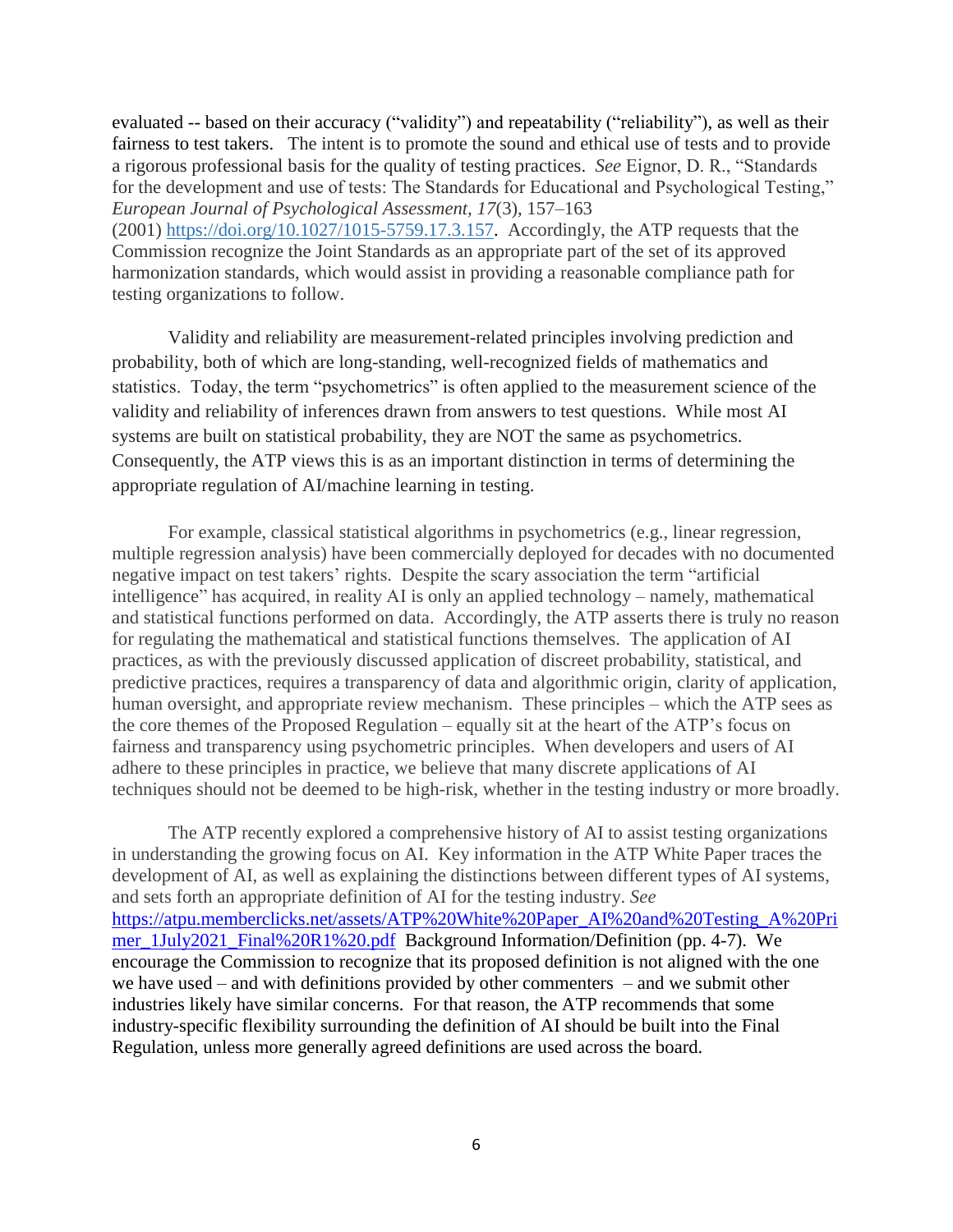Related to the scope of AI, the Proposed Regulation essentially treats all AI systems as learning AI, when that is not the case.  $\frac{9}{9}$  As clearly articulated by Dr. Peter Norvig (UC Berkley), "Regular programming is about writing instructions for the computer to do what you want it to do, when you do know what you want it to do. AI is for when you don't."<sup>10</sup> From its familiarity with testing solutions, the ATP asserts that little commercial AI is truly active "learning AI" – marketing claims to the contrary. Most commercial AI today is strictly symbolic/probabilistic in nature, where AI outcomes are arrived at using big data, with algorithms possibly created via neural network methods.

Equally important, as the above-referenced quote by Dr. Norvig suggests, there is a critical distinction between AI and automated decision-making (ADM), which the Proposed Regulation largely fails to acknowledge or address. The ATP is very concerned that the misperception that automated decision-making is or should be treated the same as machine learning AI will lead to misguided and unfair regulation. Indeed, there is ample evidence to indicate that human decision-making is prone to subjective (even emotional) input, which can actually create bias and result in less accurate decisions than ADM. *See* Kahneman, Daniel, Jack L. Knetsch, and Richard H. Thaler, "Anomalies: The Endowment Effect, Loss Aversion, and Status Quo Bias," *Journal of Economic Perspectives*, Vol. 5 (1) (1991), pp. 193-206 (discussion of "status quo bias"); Tversky, Amos and Kahneman, Daniel, " Loss Aversion in Riskless Choice: A Reference-Dependent Model," *The Quarterly Journal of Economics*, Vol. 106, No. 4 (Nov., 1991), pp. 1039-106 http://www.jstor.org/stable/2937956 .

The ATP is concerned that the Proposed Regulation includes automated decision-making (ADM) within the definition of AI and seems to hold ADM to a high standard, reflecting an unrealistically high estimate of the degree of transparency (and accuracy) attainable from human decision-makers. Indeed, automated decision-making processes are intentionally designed to function with little or no human interactions during their use precisely because the results are arrived at by rigid application of specific patterns and rules – usually to perform repetitive tasks. Thus, the ironic fallacy surrounding the purported need for human intervention in the Proposed Regulation is that scientific evidence demonstrates that much human decision-making is fraught with transparency problems, can often produce results that are worse than AI in the uniform accuracy of outcomes, and therefore can raise at least some concern that regulatory proposals for explainable AI could end up setting the bar higher than is necessary or indeed helpful. *See*  Zerilli, J., Knott, A., Maclaurin, J. *et al.,* "Transparency in Algorithmic and Human Decision-Making: Is There a Double Standard?," *Philos. Technol.,* Vol 32., pp. 661–683 (2019) [https://doi.org/10.1007/s13347-018-0330-6.](https://doi.org/10.1007/s13347-018-0330-6)

 $\overline{a}$ 

 $9<sup>9</sup>$  A comprehensive explanation of machine learning and its variations is found in a recent MIT article: [https://mitsloan.mit.edu/ideas-made-to-matter/machine-learning-explained.](https://mitsloan.mit.edu/ideas-made-to-matter/machine-learning-explained) The ATP is concerned that the Proposed Regulation confuses many examples of automated decision-making with machine learning/AI.

 $10$  Talati, A. (September 12, 2018). CS 6601 Artificial Intelligence. Retrieved from Subtitles To Transcripts: https://subtitlestotranscript.wordpress.com/2018/09/12/cs-6601-artificialintelligence/7.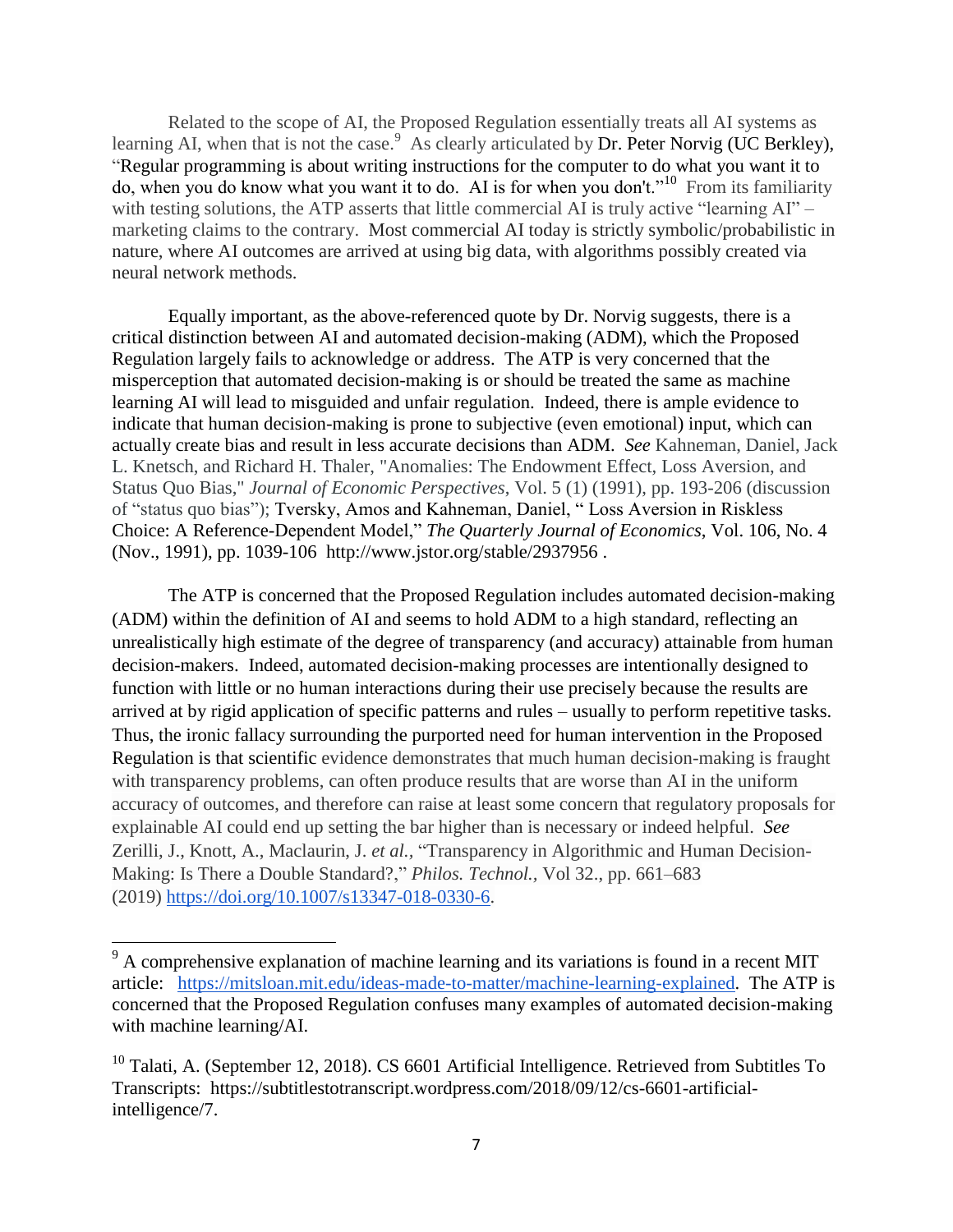For example, in many instances of automated scoring of tests (*see infra.* at pp. 14-15), the human scoring rubric (i.e., scoring key of right answers written by a human), is merely applied uniformly to all test takers through an automated computerized system, with no chances of human error. By comparison, in situations where human interviews are used to make decisions (e.g., school admissions, employment), a human interviewer who is generally influenced by subjective opinions and extraneous factors, statistically will make the "proper" decision about a person only 50 percent of the time compared to ADM systems. A recent interview conducted by the American Psychological Association with Dr. Fred Oswald, the director of the Organization and Workforce Laboratory at Rice University in Houston, Texas, addressing the utility of AI solutions in Industrial and Organizational Psychology (i.e., employment-related testing), echoes the same concern. *See* [https://www.apa.org/research/action/speaking-of-psychology/personality](https://www.apa.org/research/action/speaking-of-psychology/personality-tests?utm_medium=email&utm_source=rasa_io&PostID=33813611&MessageRunDetailID=5878582355)[tests?utm\\_medium=email&utm\\_source=rasa\\_io&PostID=33813611&MessageRunDetailID=587](https://www.apa.org/research/action/speaking-of-psychology/personality-tests?utm_medium=email&utm_source=rasa_io&PostID=33813611&MessageRunDetailID=5878582355) [8582355.](https://www.apa.org/research/action/speaking-of-psychology/personality-tests?utm_medium=email&utm_source=rasa_io&PostID=33813611&MessageRunDetailID=5878582355)

Moreover, the ATP believes it is highly significant that ADM is already regulated under the GDPR. Although the GDPR does not specifically reference AI, it does mention automated decision-making (*See* Article 22). Article 22 gives individuals the right "not to be subject to a decision based solely on automated processing, including profiling, which produces legal effects or similarly significant affects [to] him or her." Accordingly, an organization using automated processing must provide a "clear and separate" notice of the automated process and the individual's right to object. An organization can overcome individual objections to some decisions (except for direct marketing) if they are able to demonstrate that they have a "compelling legitimate ground for the processing which override the interests…of the data subject or for the establishment, exercise of defense of legal claims." Moreover, the GDPR allows personal data processed for various purposes, including statistical purposes, if there is a public interest under Art. 89(1).

Indeed, it is worth noting that Art. 22 regulates more consequential automated decision making, specifically when there are legal or similarly significant effects to the individual and there is no human involvement in the decision making.<sup>11</sup> Thus, when an organization has established a process by which it provides human review or challenge to an action, then the reports or results generated before making any final decisions generally do not violate the GDPR. Given these regulatory requirements already in place, the ATP is concerned that the Proposed Regulation is inconsistent with the GDPR.

l

<sup>&</sup>lt;sup>11</sup> The Norwegian DPA ordered the International Baccalaureate Organization ("IBO") to provide information showing its compliance with the GDPR regarding its calculation of individual student grades using an automated decision-making process. The DPA's reasoning was that although the input factors in part may consist of assessments made through human involvement, the calculation of the final grade itself appeared to happen through a wholly automated process where there is no room for meaningful human assessment. The IBO disputed these facts. Norway Data Protection Authority (Datatilsynet) Case Reference 20/03087-2/TJU (July 20, 2020). This investigation was closed on July 19, 2021, because the DPA agreed it had no jurisdiction over the IBO's actions in the UK.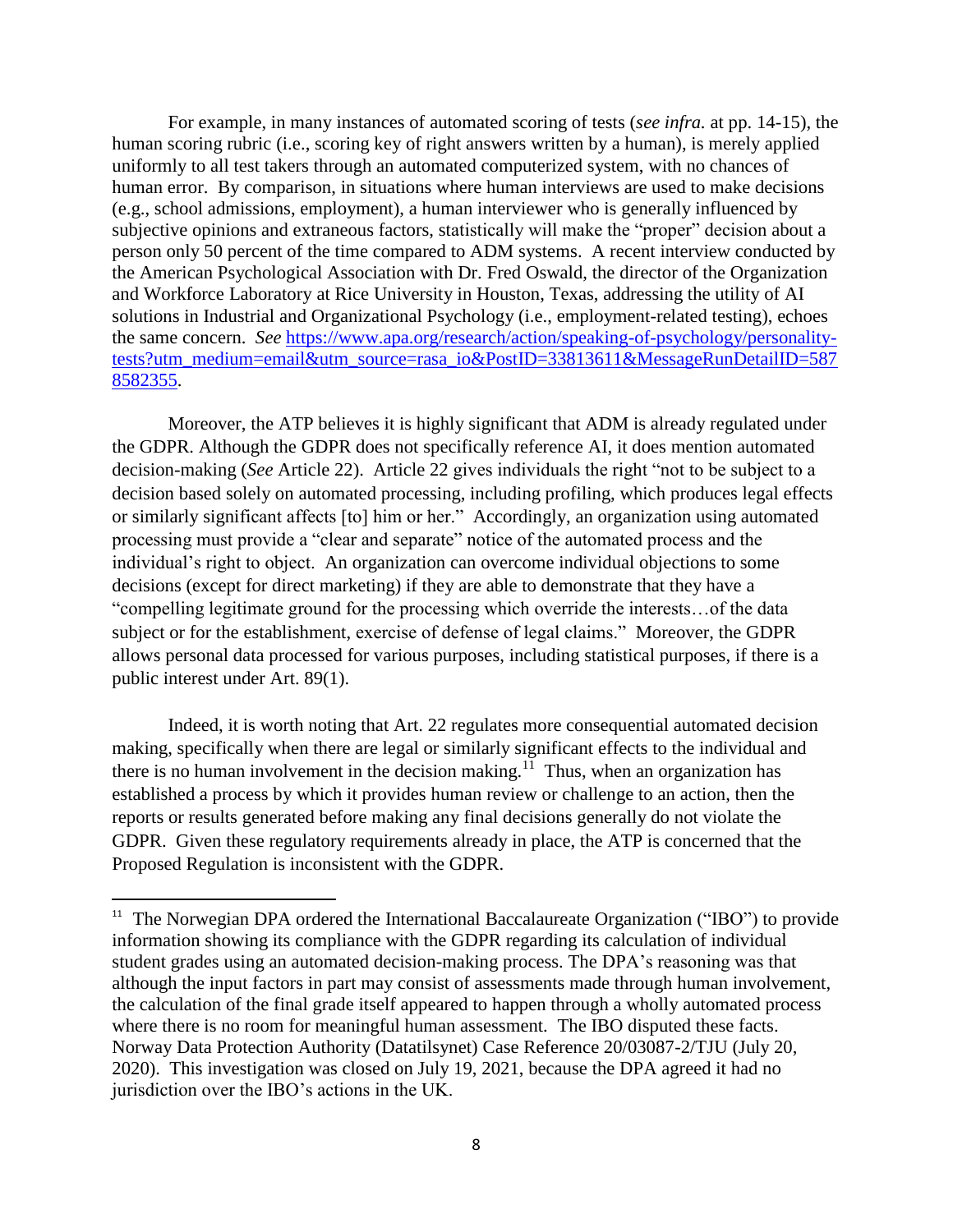Finally, the Proposed Regulation focuses on the need for autonomy to protect against the misuse of AI. Yet the ATP submits that very little AI is truly autonomous. In fact, just the opposite is true. The concept of "human-in-the-loop" is central to many AI implementations, either in terms of direct development of the AI system, or in terms of its training or in handling or responding to its actual use. Although it may be accurate to state that humans may not pay the necessary close attention to their roles in decision-making that they should when provided input from an AI system, the existence of that problem does not mean the basic regulatory model should be changed. For example, an AI-based GPS system does not drive a car into a swamp or off a road; the driver's continuity bias is responsible for those outcomes – the failure of some drivers to pay appropriate attention to their driving does not mean all GPS systems are suspect or "high risk."

### **2. Concerns about Risk-Based Classification of AI**

l

Based on its review of the Proposed Regulation, the ATP believes it is too limiting to classify all AI as being either "outcome dependent" (high risk) or having "low impact," especially in areas of assessment that involve high stakes for individuals, such as in education, employment, professional qualifications, career training, or clinical/heath-related diagnostics. This sort of "all or nothing"/ "either/or" determination of risk does not square with the way in which AI and automated decision-making is currently handled in the testing industry (these use cases are explored in depth *infra.* at pp. 10-15). As the ATP recently noted in its comments to the OECD, "risk-based classification of AI is considerably more nuanced and requires using a broader range of possible classification values, not just two." *See* [https://atpu.memberclicks.net/atp-comments-on-oecd-framework.](https://atpu.memberclicks.net/atp-comments-on-oecd-framework)<sup>12</sup> The Proposed Regulation adopts a similar risk framework, where essentially every computer-based assessment used in education, employment, and vocational training constitutes a "high risk" activity, a view that is not justified and will not result in a useful regulatory framework.

For example, one common use case for AI within assessments is to identify possible test fraud (cheating). One can pose a situation where an organization delivering assessments which contribute to education or recruitment choices uses an AI solution to flag possible cheating as the test is being administered (e.g., by data analysis). When such a system operates without any human-in-the-loop intervention/review, then we understand the concern that there is a higher risk to individual rights, but if the AI solution is used with human review (either as being used or subsequently on review or challenge), the risk is functionally much lower. Therefore, the ATP believes it would be sensible to link risk to rights and autonomy using more granular (i.e., detailed/differentiated) classifications.

<sup>&</sup>lt;sup>12</sup> The ATP comments to the OECD primarily sought to encourage expansion of risk classification categories to provide greater range of distinctions as to how risk is determined and calculated. We believe this outcome is needed to ensure that specific activities, especially testing in employment, education, and training, are not automatically assumed or deemed to constitute "high risk."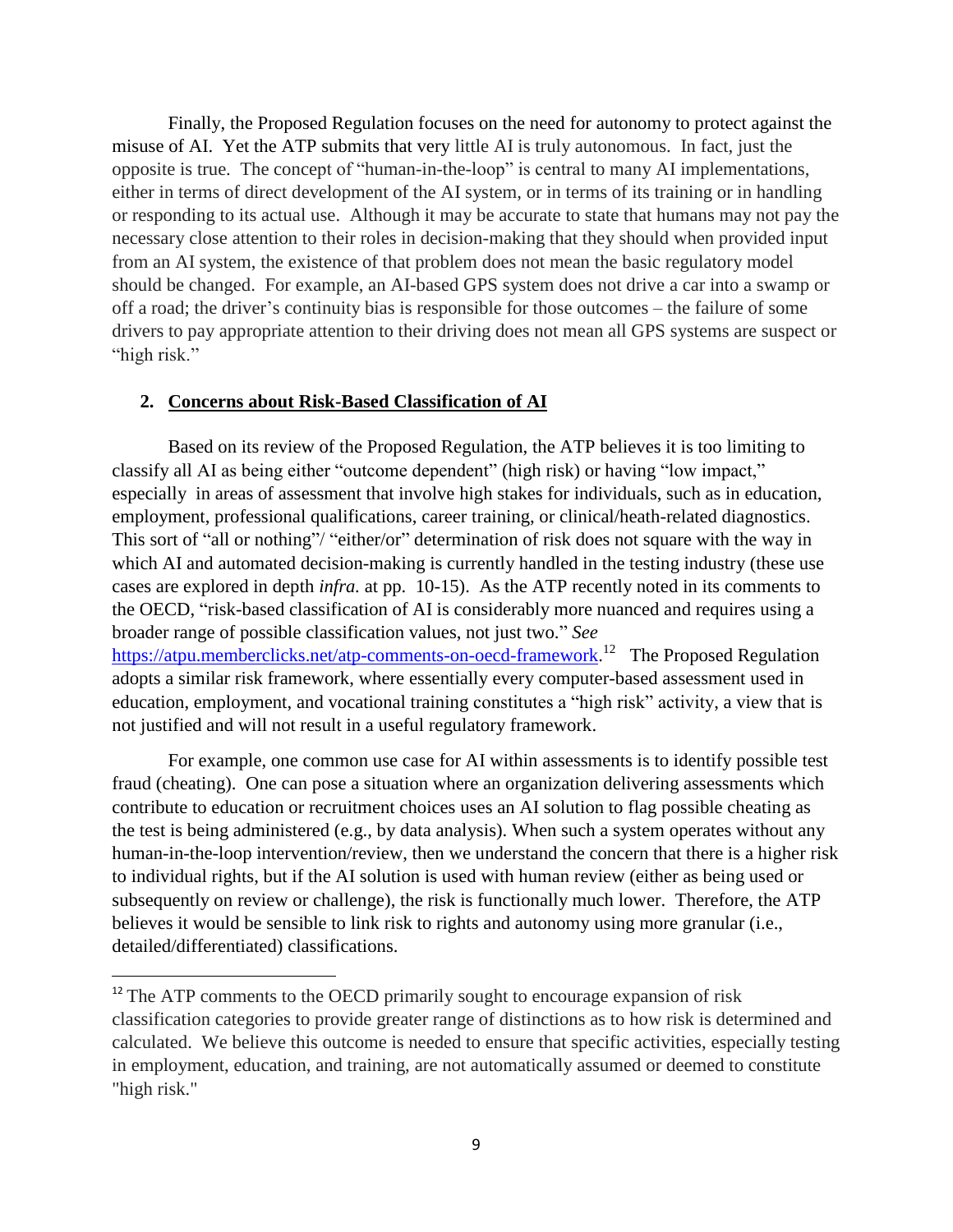Similarly if an AI solution is used to score a test, which scores are used as a single factor to help make an education or job-related decision, there is a considerable difference between the test score being automatically used as the sole determinant by the educational institution or employer to make the decision and that score being a single data point amongst many other data points in the human decision-making process. There is a strong likelihood that if the regulatory risk scale is not more nuanced, then the risk analysis will be seriously flawed and relatively minor risks will end up being classified together with more substantial ones. If that comingling – and misjudgment -- exists, then the Proposed Regulation will not provide regulators with the precise tools needed to apply regulation in a way which encourages the development of new ways of using AI technology in testing, while protecting test taker rights.

In addition to the lack of nuanced risk classifications/criteria, the ATP is also concerned the Proposed Regulation forces assumptions about AI to be classified as "high risk" activities. As we noted above, statements where the only choices are between "yes/no" or "no risk/high risk" create an artificially limited set of classifications/criteria, where virtually all computerbased testing is automatically deemed to be "high risk."

For all of these reasons, then, the ATP firmly believes that automated decision making algorithms and AI, as routinely applied in the testing industry for the purposes of preserving integrity of the process, creating test questions appropriate to individual capabilities, and scoring test results, serves the interests of individuals and the public. The next section presents context and examples to illustrate how these processes typically work and the associated benefits to support our thesis that regulation of AI should be more nuanced.

### **3. Discussion of Testing Business Processes**

To understand the role of AI requires understanding the business process(es) in which the solution is used. There are obvious legal and disclosure implications related to that understanding. AI, or other solutions that may be perceived as AI (e.g., straightforward automated decision-making) have been used within the testing industry for many years to perform a wide variety of business functions. Testing organizations have already embedded AI or computer-based analytical technology into their workflows and decision-making processes, which have resulted in enhancements/improvements for all stakeholders and society as a whole.

Significantly, many of these functions do not rise to the level of "high-risk" activities as assumed by the Commission. Accordingly, the ATP urges that a more granular, nuanced analysis must be undertaken by the Commission to distinguish between instances where automated decision-making or much lower risk AI solutions are employed, often with "humanin-the-loop" protections, and those instances where true machine learning or autonomous AI is involved. Equally significant, the ATP strongly believes that whether any personal data are used – and whether such personal data are retained in violation of the GDPR – are relevant factors that must be taken into account.

The debate over AI regulation is now focusing intense scrutiny on such business functions, so it is critical to examine them closely under what we believe to be the proper definition and scope of regulation. The ATP White Paper discusses the following testing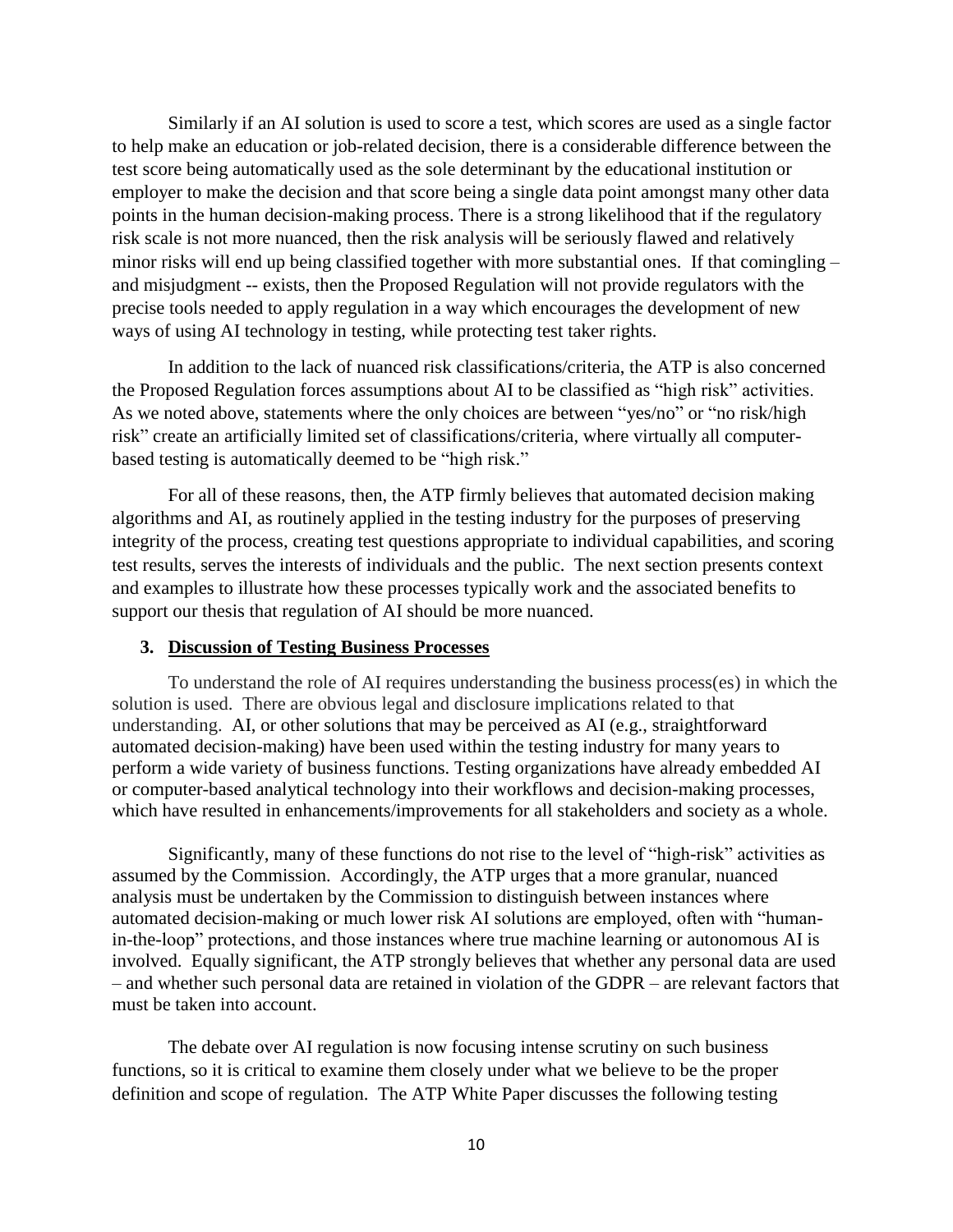industry business processes/functionalities where AI, AI-like, or computer automation have existed for decades.

[https://atpu.memberclicks.net/assets/ATP%20White%20Paper\\_AI%20and%20Testing\\_A%20Pri](https://atpu.memberclicks.net/assets/ATP%20White%20Paper_AI%20and%20Testing_A%20Primer_1July2021_Final%20R1%20.pdf) [mer\\_1July2021\\_Final%20R1%20.pdf](https://atpu.memberclicks.net/assets/ATP%20White%20Paper_AI%20and%20Testing_A%20Primer_1July2021_Final%20R1%20.pdf) (pages 8-9). In these comments, the ATP reviews the most common of those functions and provides an analysis of how we contend they should be treated under the Final Regulation.

# **A. Content Analysis**

• Question construction. Some forms of AI are used in generating/writing items/questions for use in tests (e.g., by taking some instructional text and using language analysis to construct new, different questions based on that analysis).

ATP Analysis: Significantly, every item that ends up being used in a test, whether it is written by a human item writer or is generated by a computer, is subjected to bias study, other psychometric research, and pilot testing, to make sure that items evidencing any form of bias are removed from the pool of items eventually used in constructing tests (whether by humans or computer). Equally significant, such item construction does NOT involve any use of current test taker personal data: if past test usage is used for research purposes, that information has been deidentified and aggregated so no one involved in the process has any access to individual test taker information. Based on this analysis, the ATP believes this functionality does not rise to the level of a "high risk" AI activity and therefore should not automatically be regulated as such.

• Question selection. Some organizations use algorithms to select questions to be included in a particular test or separate forms of the test (e.g., for a regional or national administration). A similar process is used to present a unique set of test questions to individual test-takers (e.g., in fixed format using Linear on the Fly ("LOFT") testing, in variable forms using Computer Adaptive Testing ("CAT"), or in other situations where each test-taker receives a personalized/ customized assessment). AI may be used to make more effective selections.

ATP Analysis: Generic item selection processes for creating many tests or comparable fixed forms of tests are conducted before any test administrations – and are performed without any reference to specific test taker personal information. Selection decisions for a test are based solely on considerations of ensuring appropriate test content/coverage of subject areas and related psychometric principles for each test. Creating different forms of the same test are similarly performed without reference to test taker personal information to ensure that those multiple forms are equitable (i.e., same level of difficulty, same level of content coverage, and same level of validity/reliability -- so that scores on all forms of a test can be compared). These types of algorithms are built by trained psychometricians to achieve those results – and those algorithms are applied exactly the same way a human would apply them if performing the same scientific work by hand. By comparison, if an AI algorithm is employed in tailoring test items for a test administration to individual test takers (i.e., CAT), then the next question asked of each test taker is dependent on his/her previous answers, which provides a more efficient test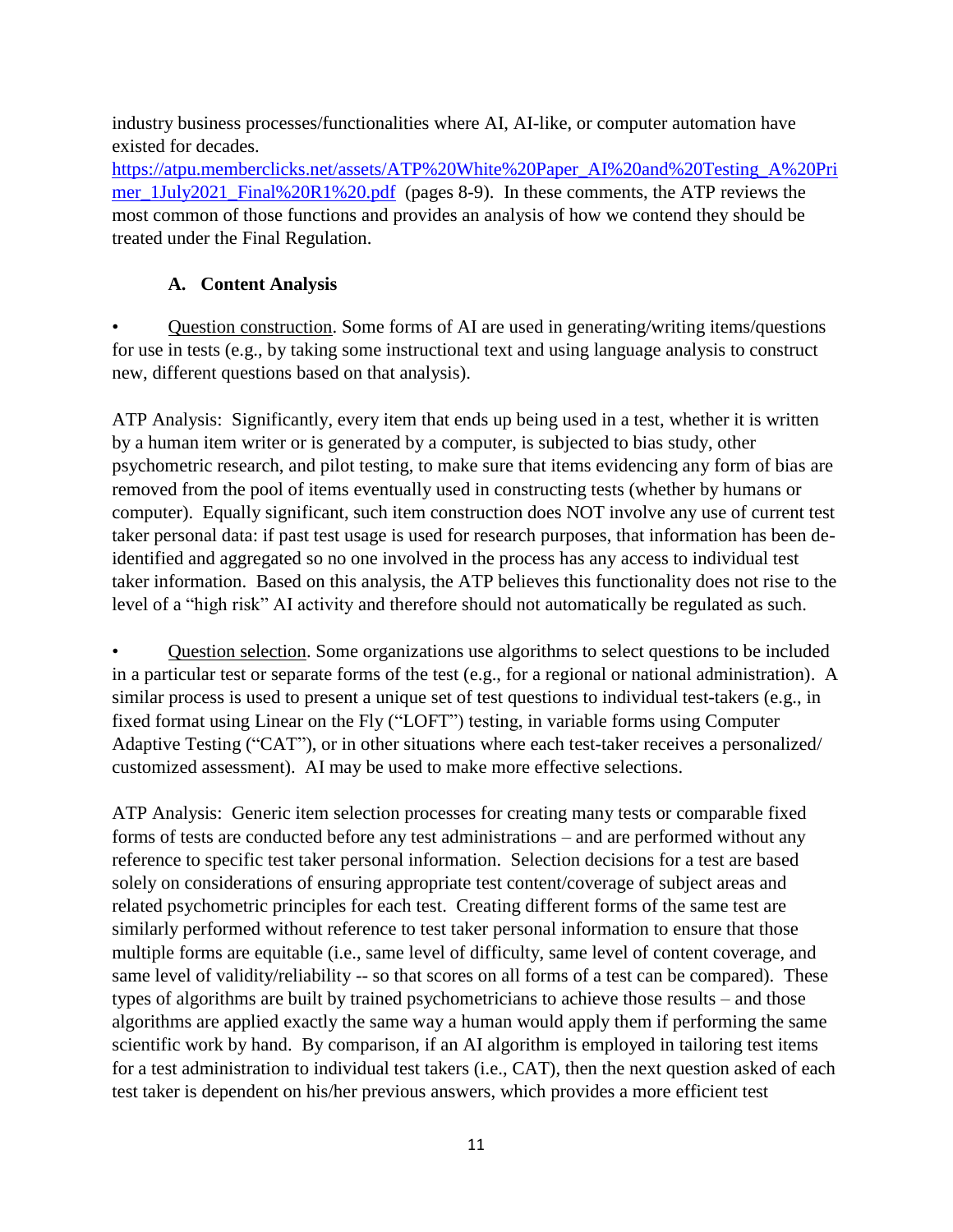administration and a more accurate scoring methodology. While it is appropriate to explain this process to test takers in reasonable terms, nothing about it is prejudicial or discriminatory – all questions ultimately given to each test taker were previously equated with all other items in the pool of possible questions from which items are selected and all have been pre-determined to be valid and reliable and free from bias. Based on this analysis, the ATP believes this functionality does not rise to the level of a "high risk" AI activity and therefore should not automatically be regulated as such.

• Data analysis. Data analytics techniques that may include AI are used to analyze assessment data sets and make predictions or evaluative analyses (e.g., predicting job competence or identification of learning deficiencies, evaluation of compliance risks).

ATP Analysis: As mentioned earlier, while prediction and statistical analysis are mathematical components of AI, in these applications they are hallmarks of the psychometric process and managed through the history of psychometric governance. Whether used in an educational or employment setting, these types of data analytics (as opposed to profiling of a person for targeted marketing purposes) enable an organization to evaluate uniformly every candidate against a predetermined set of common criteria (be they job-related or education-based). Based on this analysis, the ATP believes this functionality does not rise to the level of a "high risk" AI activity and therefore should not be regulated as such.

• AI in learning. Edtech companies and other testing organizations focused on various functions (e.g., reading, training, language learning) are using AI to aid in helping individuals to learn, whether that is through traditional instruction or e-learning/e-assessment, at every level of education, including social-emotional learning, life-long learning, and employment training. By definition, personalized learning is intended to adjust the program to the specialized needs of the individual, using systematic, step-by-step methodologies by which the person is able to advance towards identified educational goals.

ATP Analysis: Machine learning and data analytics enable a testing organization to create more effective personalized learning instructional content (e.g., courses, curriculum), and to assess a person's competence/skills or to assist in making career choices, whether that is to identify education weaknesses or positive pathways. Nevertheless, some aspects of personalized learning may also involve ADM to address how the learning program operates. Any program structure is tied to the psychometric principles to demonstrate validity, reliability, and fairness. Critically, when the testing organization gives notice to the individual about how the personalized learning works, the use of personal information is directly related to the profiling used to create the personalized plan is exactly what the individual expects/has agreed to; in other words, the AI solution is co-extensive with the outcomes sought by the individual. In these use cases, the ATP agrees that relevant test taker protections and privacy considerations need to be used in determining how to regulate this functionality, using a more granular risk analysis to evaluate where on the scale of risk any specific AI system falls.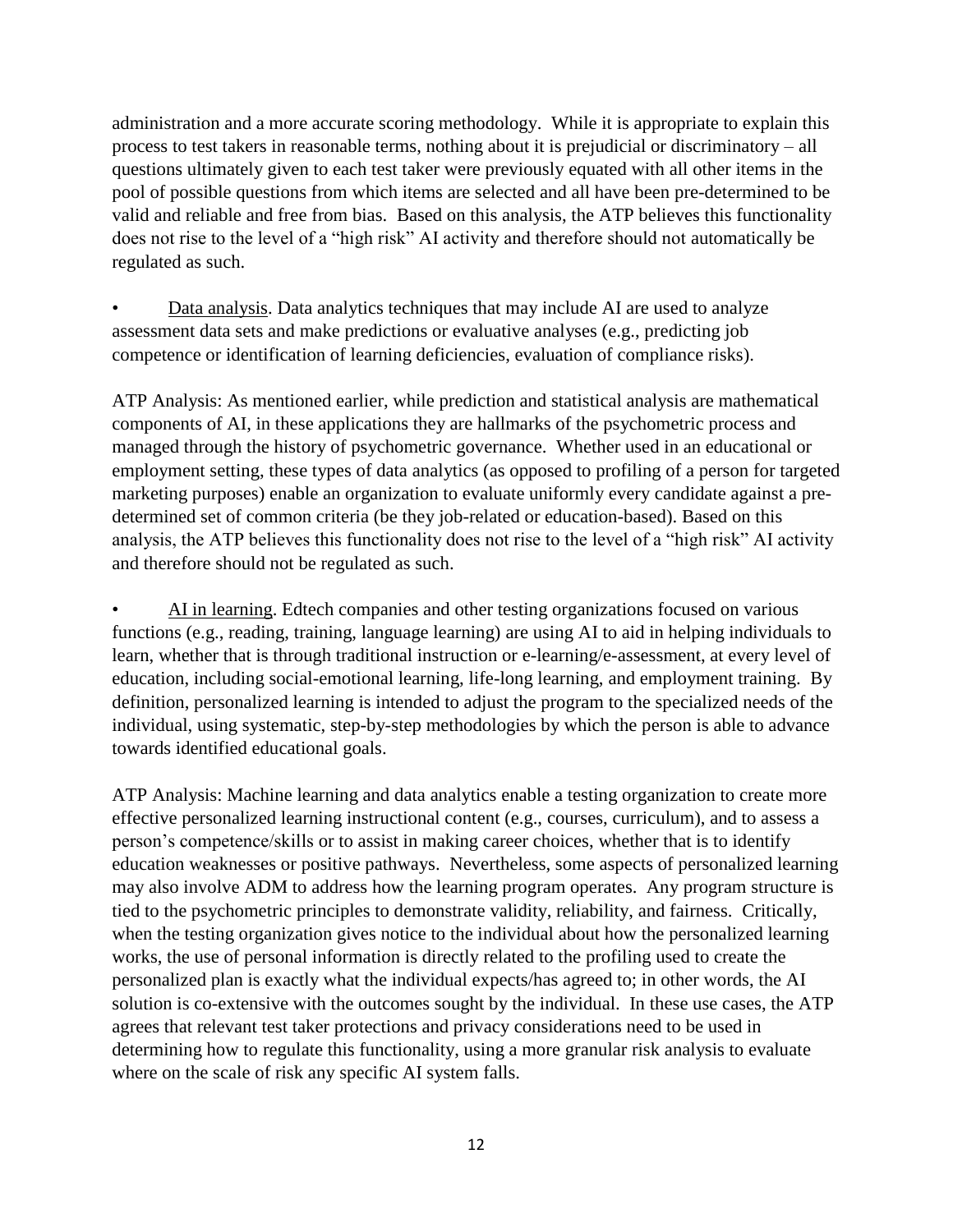## **B. Test administration integrity/security<sup>13</sup>:**

 $\overline{\phantom{a}}$ 

• Analyzing photographic images. Another useful application of AI supports a testing organization verifying the identity of a test taker. Here, AI is used to compare a form of identification/photographic image provided by a test taker at the time of registration with the identification provided at the time of testing. A match ensures that the proper person is taking the test, and not a surrogate/imposter.

ATP Analysis: This "one-to-one" match function is merely an electronic image evaluation of whether the identification provided by a test taker at two different times match one another, so that only the person who registered (or is eligible) to take a test actually takes it. This type of AI function does not actually constitute (practically or legally) biometrics/facial recognition – and the individual was given notice about and consented to provide the testing organization (or its vendor) with personal identification. Further, the testing organization (or its vendor) provides notice to the test taker about the image matching process, and the individual is asked to provide consent prior to the testing organization (or its vendor) collecting the individual's identification/photographic image at the time of registration. Then the previously provided identification is matched with the identification presented by the individual before the test administration begins. Even if a digital match is performed, it almost always occurs under human supervision, allowing for a digital match to be overruled. This match serves the same exact function as using one's own biometrics to open a mobile device or laptop – to ensure that only the right person is able to get access. Indeed, this image matching process ensures the integrity of the testing event so that all persons involved can be assured that a surrogate/imposter is not cheating the system. No other use of the identification/photographic image is made; the identification/photographic image is not used as part of the test, to change the test administration or scoring, or conduct any profiling of the test taker. Based on this analysis, the ATP believes this functionality does not rise to the level of a "high risk" AI activity and therefore should not be regulated as such.

<sup>&</sup>lt;sup>13</sup> Standardized test administration is required to assure that everyone who takes a test has the same opportunity to be measured on a test given under the same conditions to achieve fair results. See *Standards for Educational and Psychological Testing* (2014), a set of professional test standards first developed jointly in the 1950s (*see supra.* at p. 5 and fn 7). The Joint Standards have been recognized in most countries around the world. *See also,* ISO 10667 -- Parts 1 and 2 (2011) Section 5.4 (Note), which requires that "... when administering an assessment to one or more individuals, assessment administrators follow the standardized procedures for the delivery of the assessment and document any deviations from those procedures." Standard administration requires observing the test administration, to identify any irregularities that may occur (e.g., use of cheating devices, instance of a power failure, medical emergency, disruption of test takers), as well as to protect the test content from being copied and illegally distributed (e.g., infringing the owner's copyright).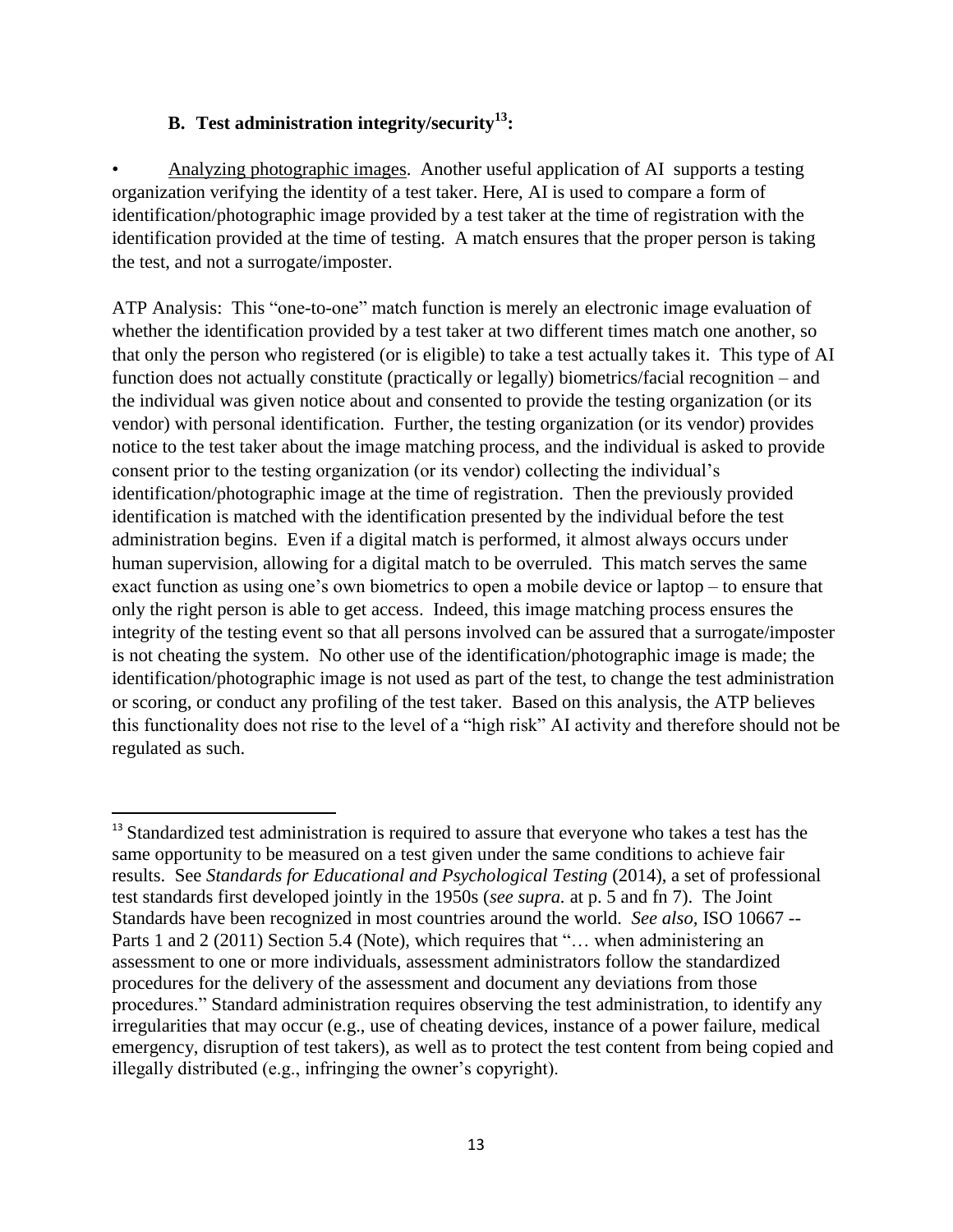By comparison, other online proctoring systems can also use AI to perform digital facial recognition or other analysis of biometrics to help in identification of test takers. Some of these situations involve a "one-to-many" analysis, where in fact personal profiling of individual test takers occurs. When profiling occurs, the ATP agrees that it is important that the AI system provides accurate profiles for test takers of varying demographics.<sup>14</sup> In these use cases, the ATP agrees that relevant test taker protections and privacy considerations need to be used in determining how to regulate this functionality, using a more granular risk analysis to evaluate where on the scale of risk any specific AI system falls.

• Analyzing video/audio. Using AI enables the analysis of a testing event in real time (either during in person or online administration) with test proctoring/monitoring by one or more humans to determine if any test taker has cheated on the test, or has stolen test content.

ATP Analysis: Such "hybrid" proctoring systems use algorithms to analyze video and/or audio recordings, often along with other data (e.g., observation by a human proctor in either real time or subsequently), to identify test taker actions that could raise questions about the integrity of the test administration (e.g., using a mobile phone, talking to someone through an earpiece, persistent looking away from the screen, seeing a second person in the room who could assist in taking the test). Such issues are flagged, typically for direct review by human proctors or reviewers, to determine if any genuine integrity violations have occurred. Moreover, testing organizations are careful to provide procedures for any test taker to challenge a ruling/score where analysis of video has occurred. Based on this analysis, the ATP believes this functionality does not rise to the level of a "high risk" AI activity and therefore should not automatically be regulated as such.

• Fraud detection. Machine learning and other AI solutions can also be used to look for and analyze patterns in data collected during the test administration to identify anomalies that could represent cheating or other test integrity issues (e.g., forensic data analytics, keystroke analysis).

ATP Analysis. In some cases, the AI is capable of identifying a statistical rationale for a potential anomaly, which establishes the person has not cheated, while in other cases, machine learning or other AI systems are capable of identifying a potential issue that has no apparent rationale or explanation. As implemented, these AI systems generally produce information that is escalated for review – either in real time or subsequently – by a human being to resolve whether a particular action was an attempt to cheat, including a procedure for challenge or appeal of the decision. Consequently, the ATP agrees that relevant test taker protections and privacy considerations need to be used in determining how to regulate this functionality, using a more granular risk analysis to evaluate where on the scale of risk any specific AI system falls.

 $\overline{\phantom{a}}$ <sup>14</sup> Significantly, even this use of biometrics in testing is not equivalent to public surveillance (e.g., for law enforcement) inasmuch as test takers have registered for the testing event and have been notified that using an imposter is a violation and that profiling will occur as part of the process.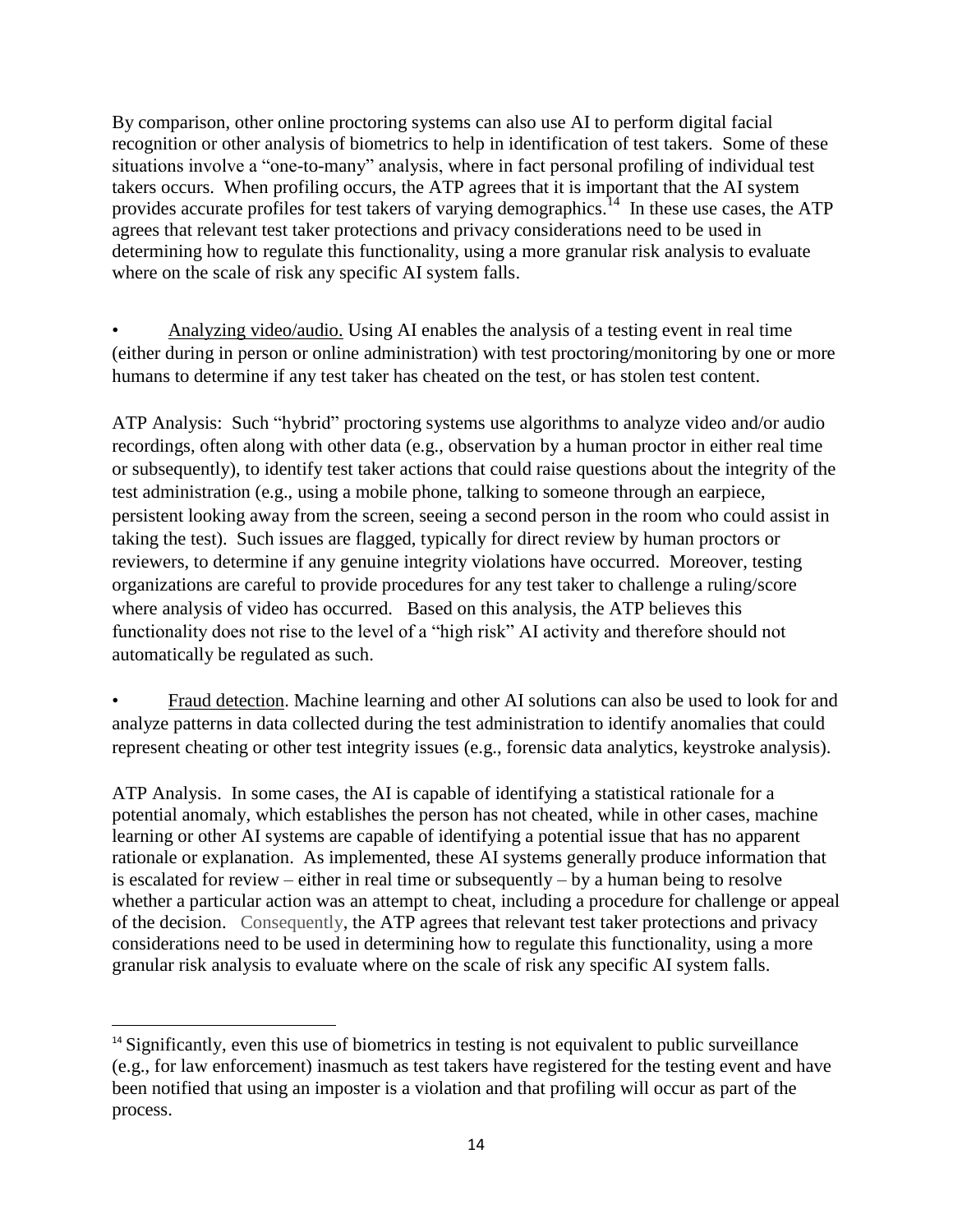## **C. Test Scoring**

• Scoring answer sheets. Automation, in the conversion and computerization of data on paper-based assessments, using optical readers to read "fill-in-the-bubble" answer sheets and convert them to digital information, has been used since the 1950s. Identical automated scoring occurs on computer-based assessments, by converting on-screen responses to digital information for scoring against the scoring key. Such scoring is usually associated with multiple choice test items.

ATP Analysis: Critically, such computerized functionality is ADM, not AI; moreover, no test taker's personal information is involved in the process, inasmuch as the scoring completely relies on a human-developed scoring key ('rubric"), comprised of correct/desirable responses based on scientific research. As discussed above, *supra.* at p. 7, the ability of the optical/computerized scoring system to provide more accurate results in a more efficient manner and timeframe benefits all stakeholders. Based on this analysis, the ATP believes this functionality does not rise to the level of a "high risk" AI activity and therefore should not be regulated as such.

Scoring written test answers. One of the most established uses of AI in the testing industry is to automatically score certain types of questions (e.g., fill-in the blank, short answer, essays), whether those answers are handwritten or electronically captured in a digital format by a computer, using software designed to identify key words or phrases in a test taker's written response, digitize that information, and then provide scores. Computer-based systems for this purpose have been used by testing organizations since the late 1990s.

ATP Analysis: Similar to scoring multiple-choice test items, scoring other written test answers (whether handwritten or computer-entered) results in ADM relying on a human-developed rubric comprised of key word or phrases. Here again, the scoring rubric uses no personal information from test takers but the ADM merely "reads" the test takers' written answers. As with scoring answer sheets, this computer-based scoring performs the function faster and more accurately than human scoring. Accordingly, testing organizations are able to provide test scores on many tests taken on a computer at the end of the testing event, or within a much shorter "turn-around" time. The speed of scoring using this form of ADM is now common-place, demanded by test takers who expect scores quickly, often to enable reporting those scores to an entity (e.g., educational institution, employer, certificate/credential issuer) that uses the scores to make a decision those test takers want or have paid for. All such decisions are made by the third-party entity, not the testing organization providing the test scores. Finally, virtually every testing organization provides test takers with the right to challenge/appeal a score, so human intervention is anticipated. Based on this analysis, the ATP believes this functionality does not rise to the level of a "high risk" AI activity and therefore should not automatically be regulated as such.

Scoring audio responses. AI systems have been developed that are capable of recognizing speech to enable the scoring of verbal responses (e.g., in spoken English and other language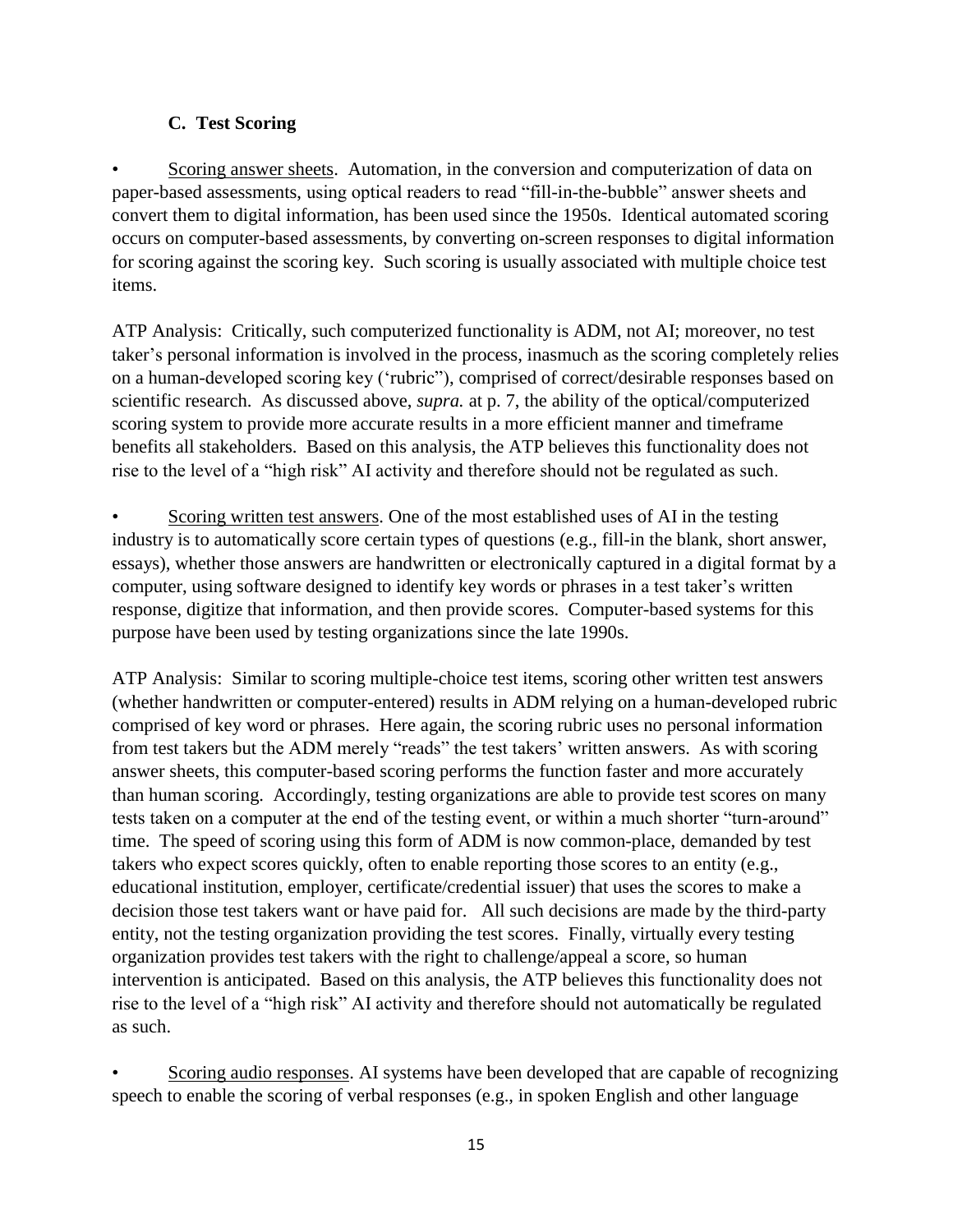proficiency exams). For example, a test-taker is asked a question, s/he speaks the answer, and the AI analyzes the response, evaluates it, and determines a score or grade, based on an analysis of the response.

ATP Analysis: Test taker engagement/speech analytics platforms that leverage AI and machine learning operate to capture, transcribe, and evaluate outcomes from those verbal interactions – those outcomes may range from native language speaking proficiency, to foreign language proficiency, to evaluating personal traits/characteristics based on speech patterns. Some of these AI solutions utilize the speaker's personal information to profile or predict the test taker's abilities, while other solutions redact sensitive biometric data and focus exclusively on the words that are spoken. Consequently, the ATP agrees that relevant test taker protections and privacy considerations need to be used in determining how to regulate this functionality, using a more granular risk analysis to evaluate where on the scale of risk any specific AI system falls.

Scoring video responses. AI systems also score video recordings (e.g., a job applicant asked to respond to a series of recorded questions), where AI is used to evaluate and score the responses, and in some cases to screen out applicants who do not meet set job qualifications necessary for the job, or who fail to demonstrate sufficient skills necessary for a particular job (i.e., communications skills).

ATP Analysis: Although some AI systems are used to assess test takers' job-related skills and attributes, they may also predict how individuals will perform in a specific job. To some extent, such analyses are fully consistent with psychometric principles; in other instances they go beyond the scientific bases for assessment.<sup>15</sup> Other AI solutions are also being made available directly to job candidates, to assist them in preparing for interviews by evaluating them against typical attributes used by employers. Especially in these latter instances, AI producers are striving to deliver computer-based assessments powered by AI without infringing on people's privacy or security through the use of privacy-by-design, anonymization of all data to protect the sensitive information, and avoidance of any facial recognition profiling function. Consequently, the ATP agrees that relevant test taker protections and privacy considerations need to be used in determining how to regulate this functionality, using a more granular risk analysis to evaluate where on the risk scale any specific AI system falls.

# **4. Compliance Issues with the Proposed Regulation**

The ATP is concerned because the Proposed Regulation imposes methods of confirmation of AI compliance through third party evaluation of data sets, models, and implementations. In our view, this approach leads to a number of issues/problems. Significantly, in our view, all of these issues could be remedied if the Commission were to adopt the voluntary labeling "soft law" approach advocated in the 14-country position paper (*see* Soft Law Position Paper*; see also,*  [https://www.euractiv.com/section/digital/news/eu-nations-call-for-soft-law-solutions-in-future-](https://www.euractiv.com/section/digital/news/eu-nations-call-for-soft-law-solutions-in-future-artificial-intelligence-regulation/)

<sup>&</sup>lt;sup>15</sup> These uses of AI should not be confused with those performing video surveillance of testing events for the purpose of evaluating if test takers are attempting to cheat on the test or to identify other irregularities in the test administration (*see, supra.* at p. 13).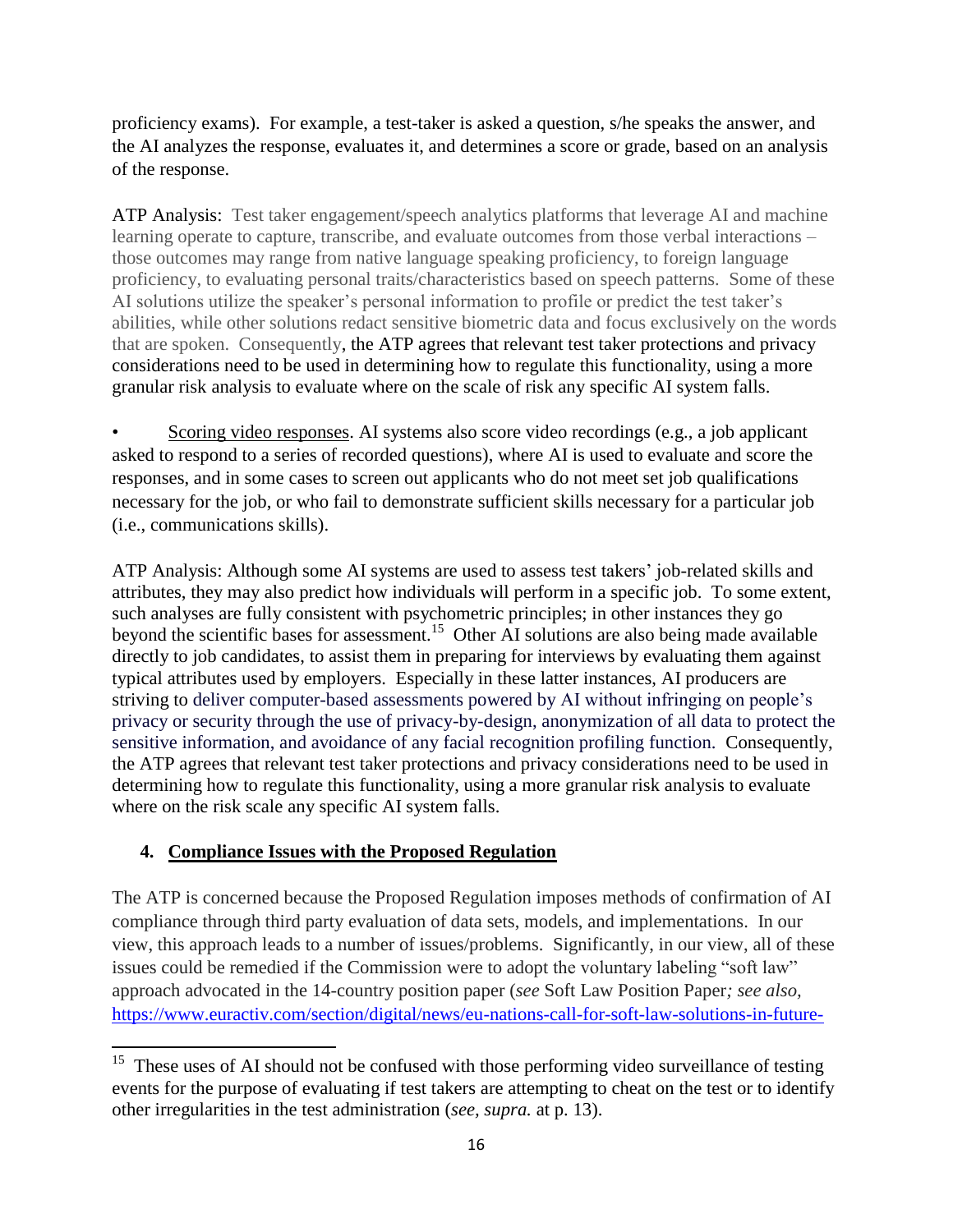## artificial-intelligence-regulation/; [https://em.dk/media/13914/non-paper-innovative-and](https://em.dk/media/13914/non-paper-innovative-and-trustworthy-ai-two-side-of-the-same-coin.pdf)[trustworthy-ai-two-side-of-the-same-coin.pdf](https://em.dk/media/13914/non-paper-innovative-and-trustworthy-ai-two-side-of-the-same-coin.pdf) .

Related to any "soft law" approach, the ATP is concerned about who exactly must comply, because "producers" and "users" do not seem to be the most appropriate terms for describing the various roles that exist in developing and marketing AI systems.<sup>16</sup> It seems to us that a "producer" is the developer of the AI system, but some producers merely license their products for marketing/distribution ("deployment") by others – we question whether the distributor is a producer or a user. On the "user" side of the spectrum, some "users" (i.e., those who are clearly not producers or distributors) actually implement or use an AI system in their products or services, while others never actually use an implemented AI system in their operating businesses but act as "middlemen" or service providers in the process of marketing AI systems. Finally, of course, some users are in fact the developers and deployers of the AI system. The ATP urges the Commission to clarify these definitions to ensure that each entity is clear as to its responsibilities.

A major focus of this definitional uncertainty involves the legal issues surrounding the intellectual property rights (IPR) of an AI system, which will be owned by one entity, yet deployed (used) by literally dozens/hundreds of individual organizations. Only the owner of the IPR has legal access to all of the supporting documentation about the AI technology.<sup>17</sup> Every AI system producer required to make a compliance filing will have to take into account patent filings, extensions, and prior art, which is likely to result (as noted in other feedback on the compliance annex) in a filing that could be thousands of pages. On the other hand, for organizations that have no role in the production of the AI system, those entities do not have

 $\overline{a}$ 

<sup>&</sup>lt;sup>16</sup> Under the Proposed Regulation as written, "Provider" means "a natural or legal person, public authority, agency or other body that develops an AI system or that has an AI system developed with a view to placing it on the market or putting it into service under its own name or trademark, whether for payment or free of charge". "User" means "any natural or legal person, public authority, agency or other body using an AI system", except when used during a personal non-professional activity." Moreover, "Users" are "any person or entity that employs an AI system located within the EU or one located outside the EU if the system output is used within the EU." As we suggest, these definitions do not adequately describe the variety of roles that exist in the testing industry, and we suspect in other industries.

<sup>&</sup>lt;sup>17</sup> Moreover, international legal standards for "trade secrets" (i.e., the way in which an AI system uses technology or operates, which would qualify as IPR separate from any patents or software copyrights, require that the owner take all "reasonable steps" to ensure that the secret information is fully protected from any release; failure to secure trade secrets is likely to be determined by courts to constitute the legal loss of the right of IP protection. *See* Agreement on Trade-Related Aspects of Intellectual Property Rights (the "TRIPs Agreement"), part of the World Trade Organization agreements, which requires each member country to adopt laws covering both the substantive requirements (Article 39) and procedural requirements (Article 42) for protection of trade secrets. Today, these requirements have been adopted by more than 100 countries.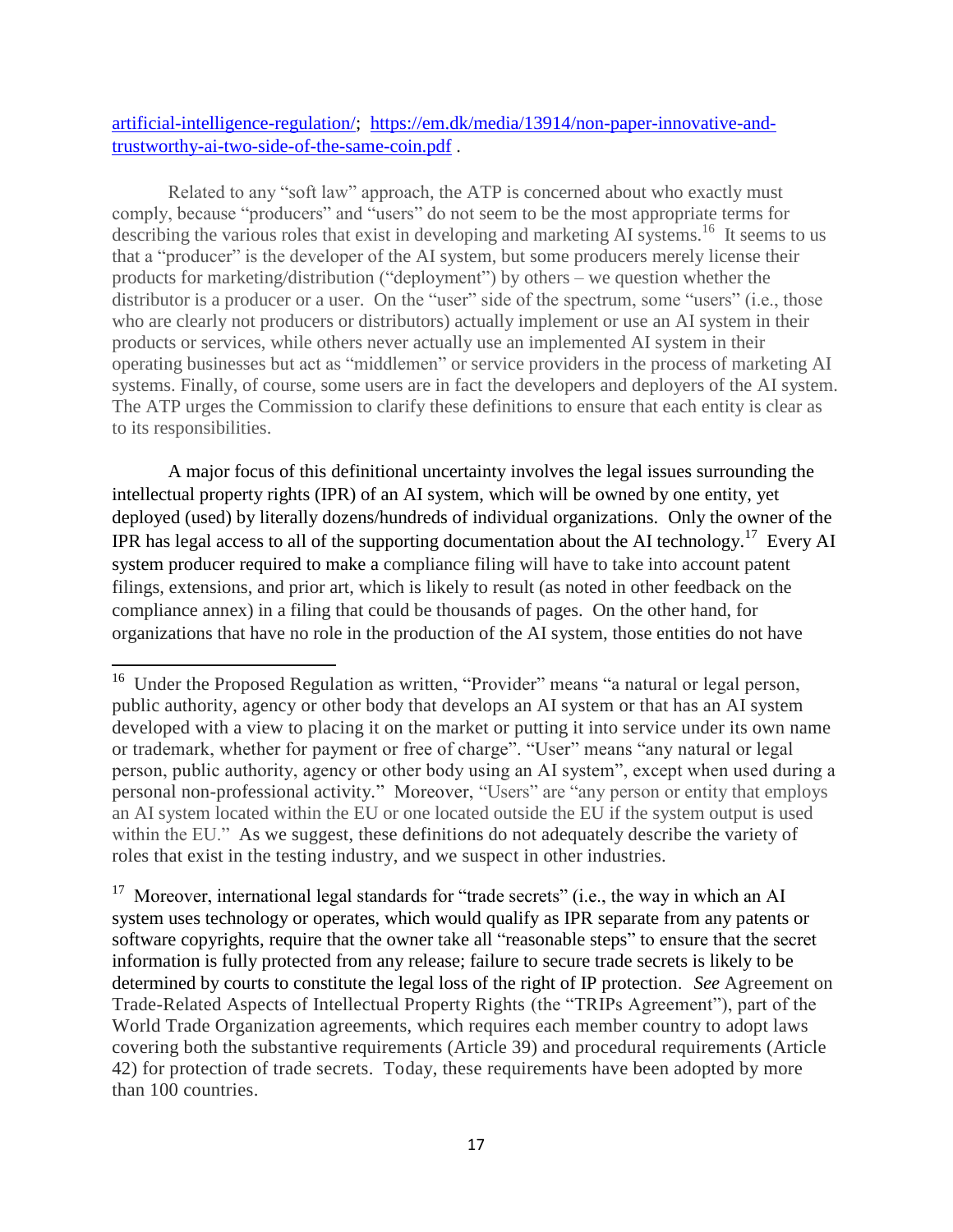control over or access to such information. By the same token, a producer will have limited, if any, access to information under the control of an entity that is only a user. Finally, a license/distributor that sits in the middle between the producer and user is likely to have a difficult time obtaining access either producers' or users' information.

In this vein, a number of practical/operational difficulties exist. As the ATP reads the Proposed Regulation, organizations engaged in the development, manufacturing, importation, distribution, servicing, or use of AI for "high risk" testing activities, must address a series of regulatory requirements. Under the Proposed Regulation, a "provider" of high-risk AI systems is compelled, among other requirements, to:

- have a quality management system in place;
- perform a conformity assessment to demonstrate that the AI system is compliant, including that the AI system is "error-free and complete";
- report serious incidents of any malfunctioning of the high-risk AI system to the competent authority immediately and no later than 15 days after becoming aware of any such problem;
- establish and document a risk management system, a quality management system, and a post-market monitoring system;
- develop detailed technical documentation and maintain automatically generated logs; and
- register the AI system in the EU Database (maintained by the Commission).

In addition to the above requirements, AI "providers" must meet the transparency requirements of the Proposed Regulation by ensuring that all AI systems intended to interact with individual test takers are designed and developed in such a way as to ensure individuals are informed that they are interacting with an AI system (unless this is obvious from the circumstances and the context of use, which could still be challenged by individuals). The ATP has pointed out that, especially in the testing industry, as with many others we suspect, the "provider" of the AI solution is often not the user of that solution – so there is an immediate disconnect between the requirements and the information that a provider would need to have available to meet the Proposed Regulation, but which is not within its control – the use of the AI system is by another entity which may not have any direct legal relationship to the producer.

While some of the above requirements are sensible and do not create practical obstacles, the ATP feels that some requirements create unworkable, practical problems, which should be changed. In particular, the ATP suggests the following modifications, as well as making them apply to producers and deployers:

1. Article 83(2) provides that AI systems already on the market are exempt from compliance with the Proposed Regulation, but would undergo conformity assessment only when "those systems are subject to significant changes in their design or intended purpose." The ATP shares the concern of other commenters that the definition of the words "significant change" is open to major interpretation and confusion, and should be clarified so that producers/deloyers of grandfathered highrisk AI systems are able to easily understand when their AI systems would be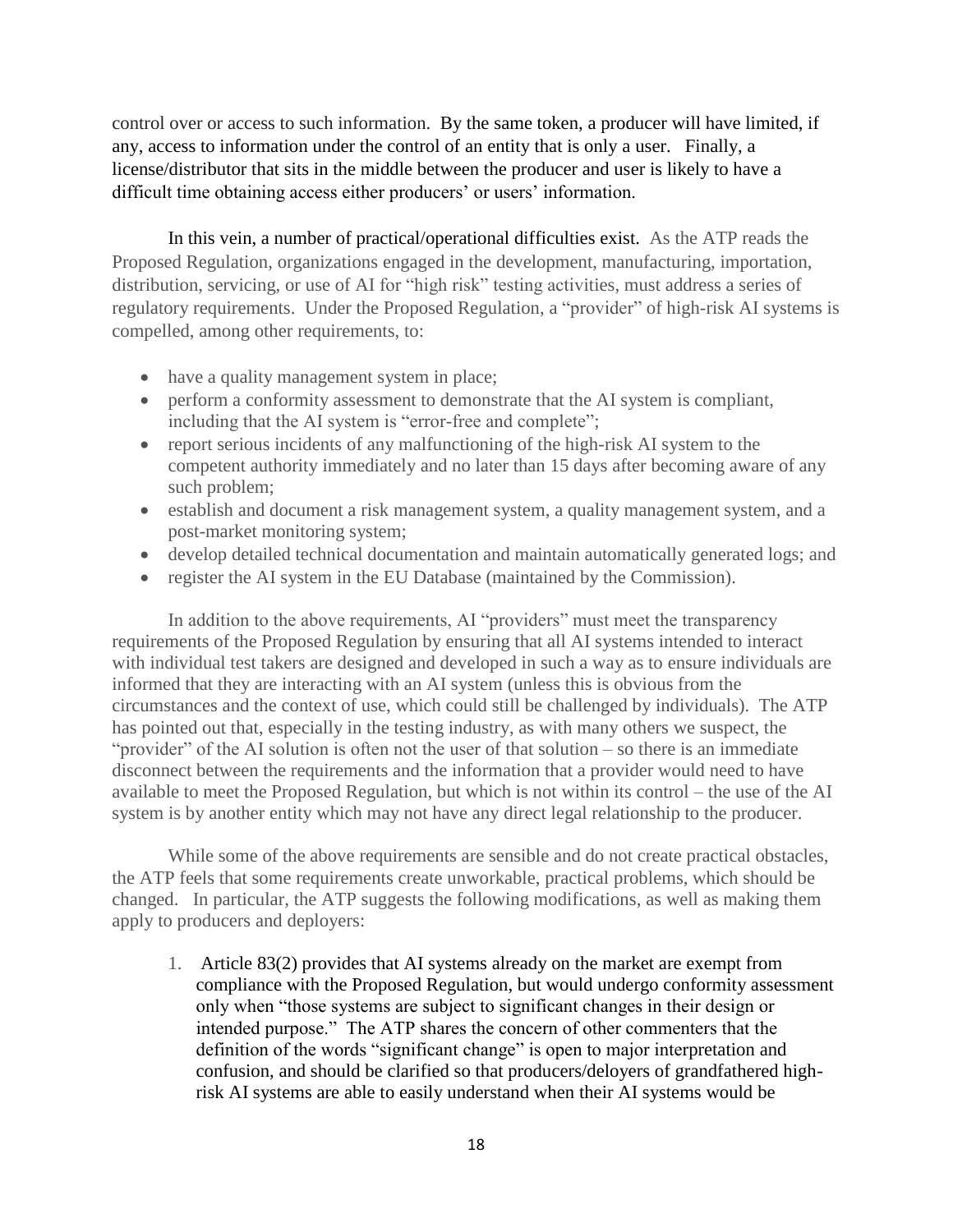required to undergo conformity assessment. The ATP agrees with the proposal by Google to modify the words "significant changes" to "substantial modifications," as used in Article 3(23), to align with existing product regulation as outlined in Recital 66.

- 2. The ATP is unclear whether the release of open-source software (OSS), as used in the testing industry, constitutes "placing it on the market" or "putting into service" or developing an AI system "with a view to" it being placed on the market from the point of view of the Proposed Regulation. These related issues are problematic because the use of OSS is important to AI innovation, thus, if the Proposed Regulation imposes general, routine conformity assessment requirements on OSS, it would have a chilling effect on open collaboration in the AI ecosystem. The ATP therefore recommends that the Proposed Regulation should be clarified to state that compliance requirements only apply when an AI system becomes operational – thus, compliance shifts to the provider or deployer (as redefined) who has opted to include OSS in its operational AI system.
- 3. The ATP recommends that language should be added to the Final Regulation to clarify that providers and deployers of high-risk AI systems should "take reasonable measures to address risks, consistent with industry best practices." This language would recognize that there are limits to what is possible with the current state of technology.
- 4. Additionally, the ATP makes the following recommendations on other specific proposals:
- a) Article 10(3) requires that "training, validation and testing data sets shall be relevant, representative, free of errors and complete." Real-world data sets are rarely, if ever, "free of errors," particularly the large data sets, which often contain millions (or even billions) of individual data points, used in the most advanced AI applications available today. Furthermore, what constitutes "relevant" and "representative" is a matter of interpretation – there are few standards and metrics to measure them or frameworks to consistently apply them. "Completeness" is also a complex concept to apply universally to datasets - there will always be additional datapoints that would improve a dataset, but at some point a decision must be made that it is good enough. We agree with other commenters that this Article should be modified to require that developers and deployers of AI systems "take appropriate measures to ensure that validation and testing data sets are sets are sufficiently accurate and complete to meet the intended purpose" – the Commission should delete the requirement to provide access to training data because testing data sets should be sufficient, especially since testing data sets cover more sources of bias than only those caused by training data.
- b) Other requirements of Article 10 for data set and source code disclosure should be removed or modified. These requirements are overly broad and create unnecessary legal obstacles. The data governance requirements in Article 10 should provide reasonable protection, but giving market surveillance authorities access to data sets themselves would in many cases be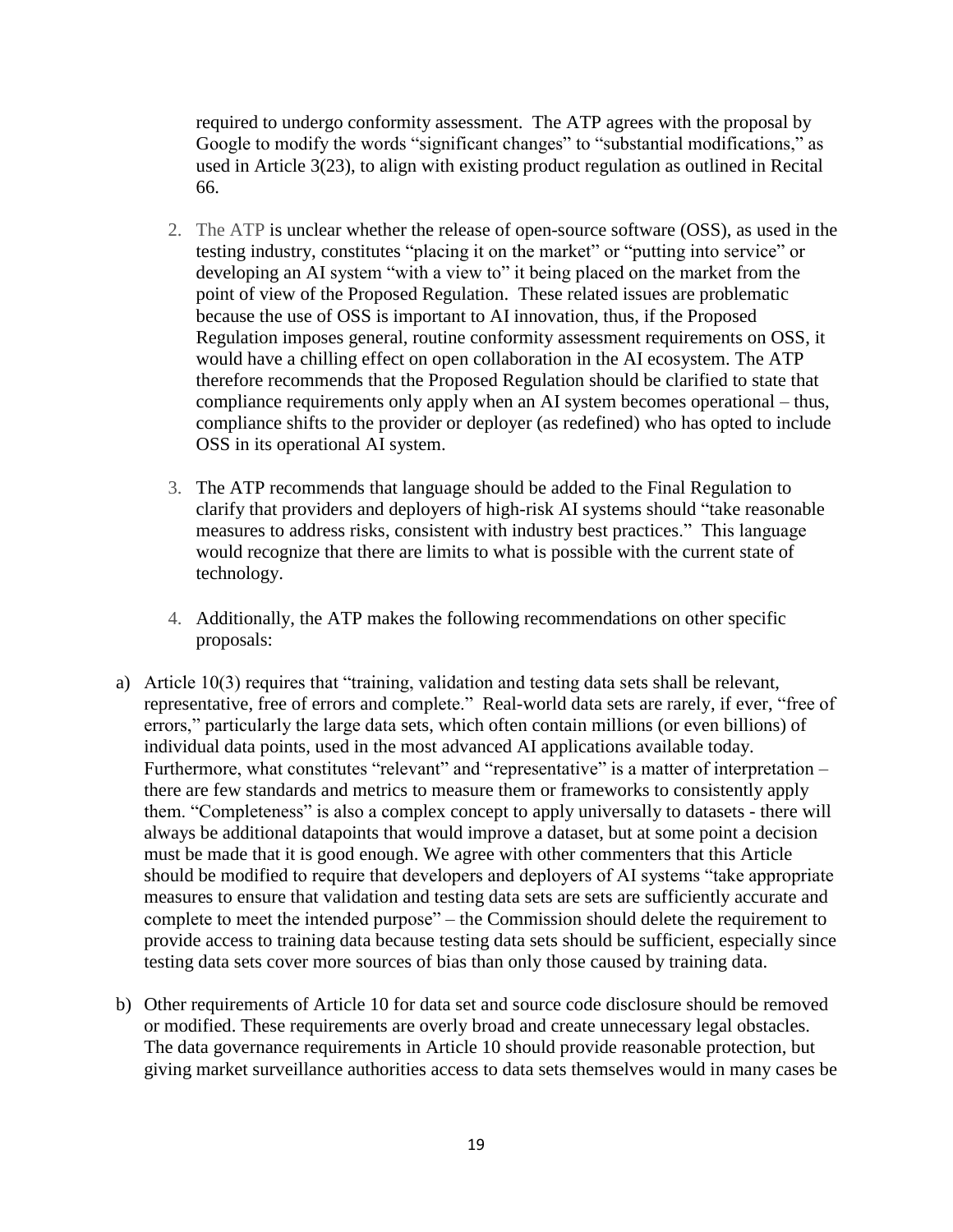unworkable. Sharing source code is also unwarranted as alternative approaches are available that would be more effective and not undermine trade secrets or IP security.

- c) Article 14(4)(a) requires that individuals that exercise human oversight of AI systems "fully understand the capacities and limitations of the high-risk AI system." For many AI systems, whether highly complex models with millions or billions of parameters or relatively simple hand-coded models, "fully understanding" the system is impossible. Rather individuals should be required to "adequately understand" the system to exercise effective oversight. Specific related recommendations include:
	- Article 14 (1) should be modified to ensure that human oversight is guaranteed where necessary to reduce risks "as far as possible and achieve accurate performance of an AI system"; and
	- Article 14 (4) should require that reasonable information about the operation of the AI system should be made available so the user sufficiently understands the AI system to ensure to the extent possible that it functions as intended by the producer.

The Final Regulation should clarify that human oversight of AI (or "human-in-the-loop") can occur on a continuous, intermittent, or retrospective basis (as it does in the testing industry). High-throughput computing allows systems to monitor millions (or even billions) of data points simultaneously. The system can act much faster than a typical human response time. Any AI system that ultimately relies solely or primarily on human attention and oversight cannot possibly keep up with the volume and velocity of algorithmic decision-making and is likely to be outmatched by the scale of the problem, causing potential harm to test takers.

5. Finally, the Proposed Regulation anticipates maximum administrative fines of up to €30m or 6% of total worldwide annual turnover in the event of non-compliance (meaning fines are higher than those under the GDPR). In this context, the ATP notes that enforcement guidance will be provided by a newly formed European Artificial Intelligence Board, which presumably will be similar in construction and form to the EDPB. However, unlike under the GDPR, actual enforcement under the Final Regulation will be the responsibility of national authorities competent in AI matters – there would be no single enforcement mechanism, and no guidance has been provided on what happens in the event of cross-border enforcement – resultant different rulings between countries. The ATP strongly recommends that this oversight be corrected in the Final Regulation.

### **Conclusion**

The ATP appreciates the Commission's attention to its feedback on the application of the Proposed AI Regulation to the testing industry. First and foremost, the testing industry needs to have an appropriate regulatory definition of AI that helps the public understand where and what to be concerned about when AI is used, rather than treating every test that has some kind of mathematical formula attached to it as AI as a "high risk" activity. When measured against a proper, granular risk scale, uses of AI should be regulated in a fair, consistent, uniform, and reasonable manner.